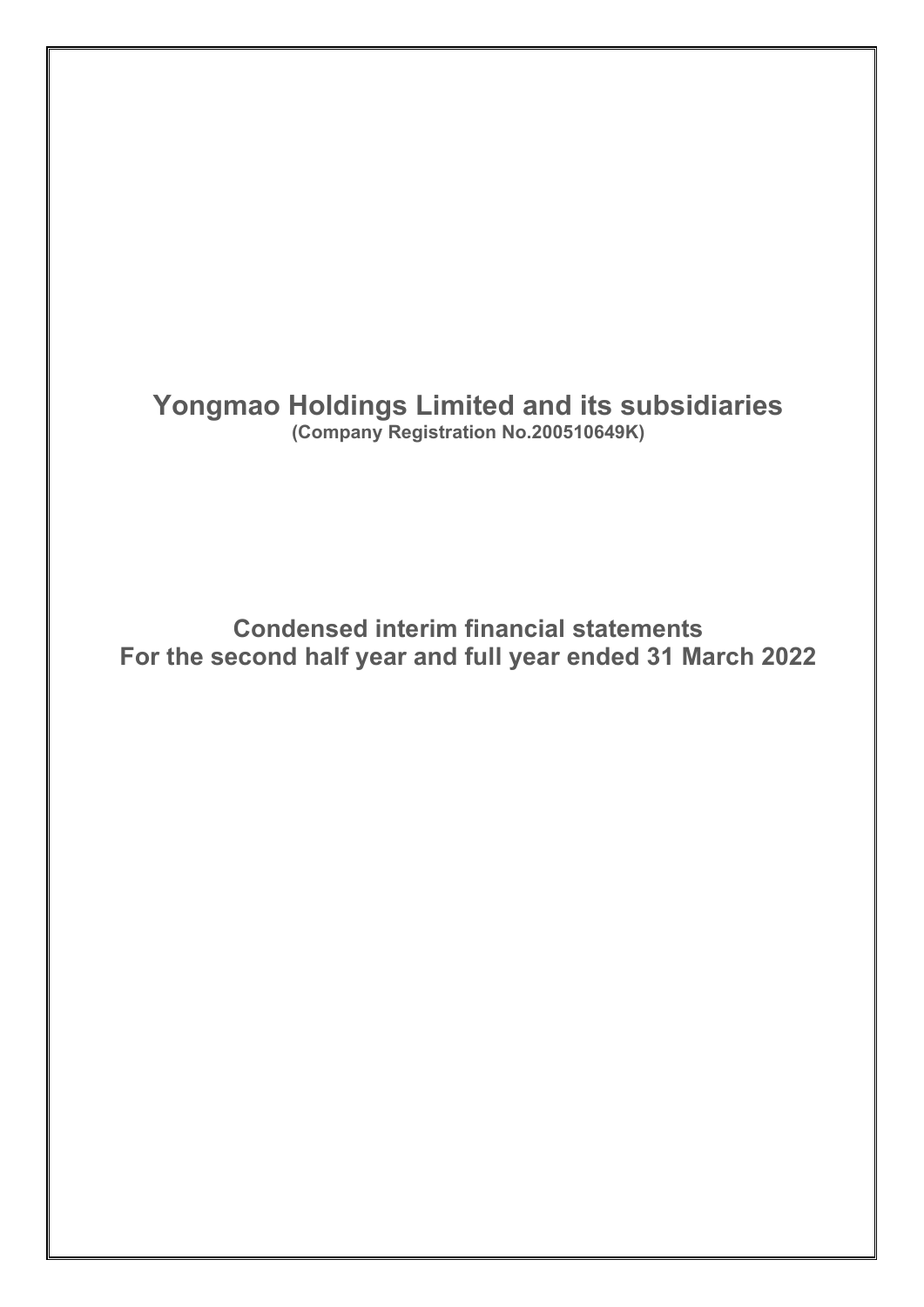#### **A. Condensed interim consolidated statement of profit or loss and other comprehensive income for the second half year and full year ended 31 March 2022**

|                                                        |                |                     | <b>Group (Second Half)</b> |            | Group (Full Year)  |                    |            |  |
|--------------------------------------------------------|----------------|---------------------|----------------------------|------------|--------------------|--------------------|------------|--|
|                                                        |                | <b>RMB'000</b><br>% |                            |            |                    | <b>RMB'000</b>     | %          |  |
|                                                        |                | 6 months<br>ended   | 6 months<br>ended          |            | 12 months<br>ended | 12 months<br>ended |            |  |
|                                                        |                | 31 Mar 2022         | 31 Mar 2021                | Increase/  | 31 Mar 2022        | 31 Mar 2021        | Increase/  |  |
|                                                        | Note           | (2H FY2022)         | (2H FY2021)                | (Decrease) | (FY2022)           | (FY2021)           | (Decrease) |  |
| Revenue                                                | 5              | 479,936             | 626,618                    | (23.4)     | 1,111,308          | 1,027,966          | 8.1        |  |
| Cost of sales                                          |                | (347, 364)          | (474, 952)                 | (26.9)     | (803, 845)         | (773,003)          | 4.0        |  |
| Gross profit                                           |                | 132,572             | 151,666                    | (12.6)     | 307,463            | 254,963            | 20.6       |  |
| Other income                                           |                | 10,054              | 12,060                     | (16.6)     | 14,480             | 18,417             | (21.4)     |  |
| Distribution costs                                     |                | (59, 463)           | (48, 222)                  | 23.3       | (125, 408)         | (80,007)           | 56.7       |  |
| Administrative expenses                                |                | (44, 146)           | (38, 926)                  | 13.4       | (82, 719)          | (71, 954)          | 15.0       |  |
| Other operating expenses                               |                | (12, 101)           | (25, 244)                  | (52.1)     | (19, 104)          | (28, 940)          | (34.0)     |  |
| Finance costs                                          |                | (8,781)             | (7, 356)                   | 19.4       | (17,008)           | (14, 771)          | 15.1       |  |
| Shares of profit of associate company                  |                | (406)               |                            | <b>NM</b>  | (406)              |                    | <b>NM</b>  |  |
| <b>Total operating expenses</b>                        |                | (124, 897)          | (119, 748)                 | 4.3        | (244, 645)         | (195, 672)         | 25.0       |  |
| Profit before taxation                                 | 6              | 17,729              | 43,978                     | (59.7)     | 77,298             | 77,708             | (0.5)      |  |
| Taxation                                               | $\overline{7}$ | (957)               | (9,264)                    | (89.7)     | (12,603)           | (16,010)           | (21.3)     |  |
| Net profit for the period/year                         |                | 16,772              | 34,714                     | (51.7)     | 64,695             | 61,698             | 4.9        |  |
| Other comprehensive expense:                           |                |                     |                            |            |                    |                    |            |  |
| Item that may be reclassified                          |                |                     |                            |            |                    |                    |            |  |
| subsequently to profit or loss:                        |                |                     |                            |            |                    |                    |            |  |
| Exchange translation difference                        |                | (3,094)             | (4,581)                    | (32.5)     | (5,621)            | (7, 921)           | (29.0)     |  |
| Item that cannot be reclassified<br>to profit or loss: |                |                     |                            |            |                    |                    |            |  |
| Fair value loss on financial assets,                   |                | (8,372)             | (10, 958)                  | (23.6)     | (21, 978)          | (10, 958)          | 100.6      |  |
| FVOCI <sup>2</sup>                                     |                |                     |                            |            |                    |                    |            |  |
| Exchange translation difference                        |                | (1,570)             | (2, 426)                   | (35.3)     | (2, 435)           | (4, 712)           | (48.3)     |  |
| Other comprehensive expense                            |                | (13,036)            | (17, 965)                  | (27.4)     | (30, 034)          | (23, 591)          | 27.3       |  |
| Total comprehensive income<br>for the period/year      |                | 3,736               | 16,749                     | (77.7)     | 34,661             | 38,107             | (9.0)      |  |
| Profit attributable to:                                |                |                     |                            |            |                    |                    |            |  |
| Equity holders of the Company                          |                | 10,794              | 29,976                     | (64.0)     | 55,297             | 54,860             | 0.8        |  |
| Non-controlling interests                              |                | 5,978               | 4,738                      | 26.2       | 9,398              | 6,838              | 37.4       |  |
| Net profit for the period/year                         |                | 16,772              | 34,714                     | (51.7)     | 64,695             | 61,698             | 4.9        |  |
| Total comprehensive income<br>attributable to:         |                |                     |                            |            |                    |                    |            |  |
| Equity holders of the Company                          |                | (672)               | 14,437                     | <b>NM</b>  | 27,698             | 35,981             | (23.0)     |  |
| Non-controlling interests                              |                | 4,408               | 2,312                      | 90.7       | 6,963              | 2,126              | 227.5      |  |
| Total comprehensive income<br>for the period/year      |                | 3,736               | 16,749                     | (77.7)     | 34,661             | 38,107             | (9.0)      |  |
|                                                        |                |                     |                            |            |                    |                    |            |  |

NM: Not Meaningful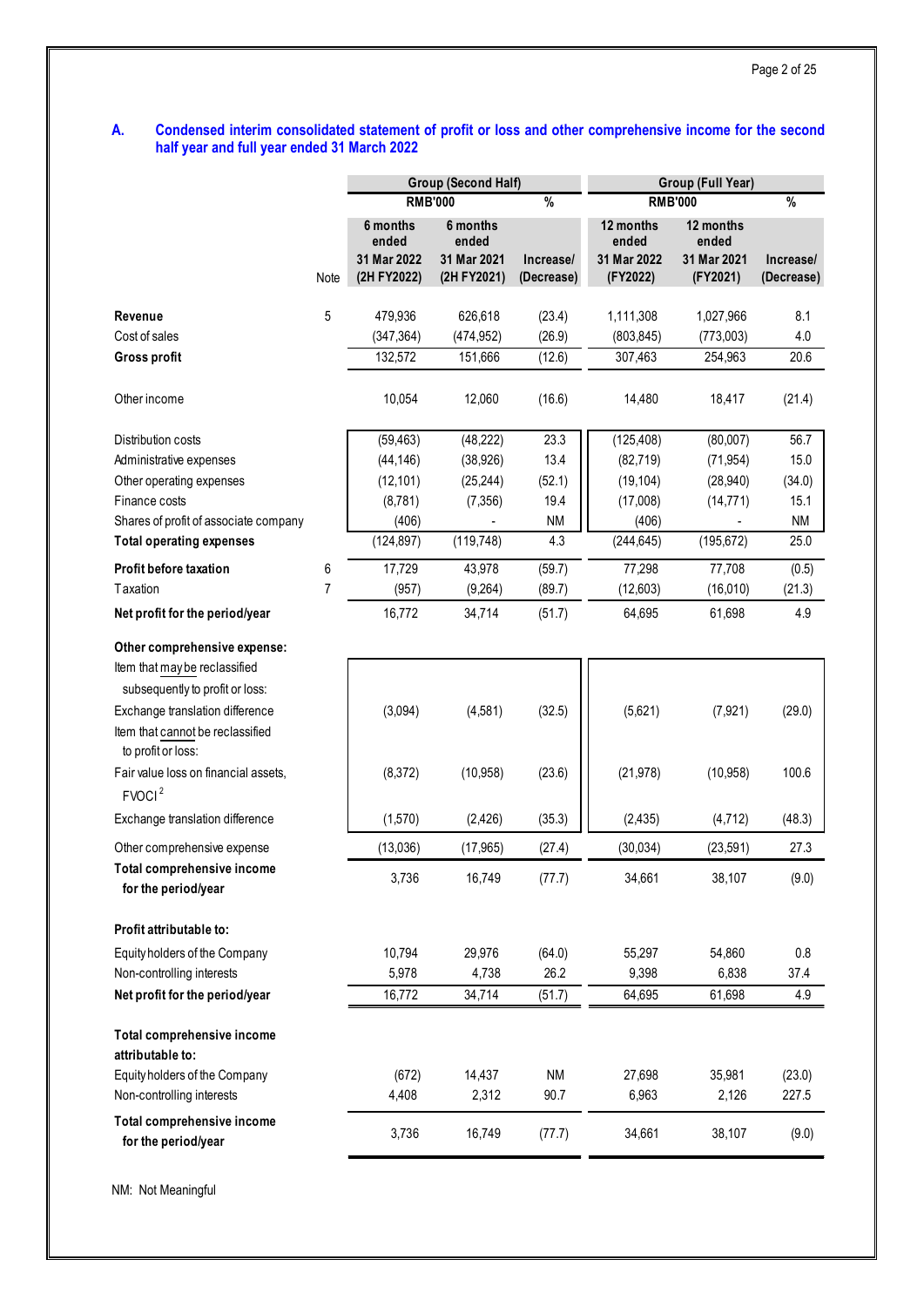## **B. Condensed interim statements of financial position as at 31 March 2022**

|                                                                                                                                                                                       |          | Group                                              |                                                    | Company                                  |                                          |  |
|---------------------------------------------------------------------------------------------------------------------------------------------------------------------------------------|----------|----------------------------------------------------|----------------------------------------------------|------------------------------------------|------------------------------------------|--|
|                                                                                                                                                                                       | Note     | 31 Mar<br>2022<br><b>RMB'000</b>                   | 31 Mar<br>2021<br><b>RMB'000</b>                   | 31 Mar<br>2022<br><b>RMB'000</b>         | 31 Mar<br>2021<br><b>RMB'000</b>         |  |
| <b>ASSETS</b>                                                                                                                                                                         |          |                                                    |                                                    |                                          |                                          |  |
| Non-current                                                                                                                                                                           |          |                                                    |                                                    |                                          |                                          |  |
| Property, plant and equipment                                                                                                                                                         | 10       | 526,733                                            | 416,615                                            |                                          |                                          |  |
| <b>Subsidiaries</b>                                                                                                                                                                   |          |                                                    |                                                    |                                          | 344,363                                  |  |
|                                                                                                                                                                                       |          |                                                    |                                                    | 344,363                                  |                                          |  |
| Associated company                                                                                                                                                                    | 11<br>12 | 834                                                |                                                    |                                          |                                          |  |
| Financial assets, at FVOCI<br>Deferred tax assets                                                                                                                                     |          | 86,093                                             | 108,071                                            | 86,093                                   | 108,071                                  |  |
|                                                                                                                                                                                       |          | 28,188<br>641,848                                  | 22,346<br>547,032                                  | 430,456                                  | 452,434                                  |  |
| <b>Current</b>                                                                                                                                                                        |          |                                                    |                                                    |                                          |                                          |  |
| Inventories                                                                                                                                                                           |          | 376,139                                            | 500,423                                            |                                          |                                          |  |
| Trade and other receivables                                                                                                                                                           |          | 613,527                                            | 624,948                                            | 205                                      | 251                                      |  |
| Amounts owing by subsidiaries                                                                                                                                                         |          |                                                    |                                                    | 33,691                                   | 34,524                                   |  |
| Amounts owing by related parties                                                                                                                                                      |          | 27,576                                             | 15,461                                             |                                          | $\overline{\phantom{a}}$                 |  |
| Cash and cash equivalents                                                                                                                                                             | 13       | 198,490                                            | 114,424                                            | 1,812                                    | 945                                      |  |
|                                                                                                                                                                                       |          | 1,215,732                                          | 1,255,256                                          | 35,708                                   | 35,720                                   |  |
| <b>TOTAL ASSETS</b>                                                                                                                                                                   |          | 1,857,580                                          | 1,802,288                                          | 466,164                                  | 488,154                                  |  |
| <b>EQUITY</b><br><b>Capital and Reserves</b><br>Share capital<br>Reserves<br>Equity attributable to equity holders of the Company<br>Non-controlling interests<br><b>TOTAL EQUITY</b> | 14       | 312,484<br>513,485<br>825,969<br>64,172<br>890,141 | 312,484<br>490,050<br>802,534<br>57,209<br>859,743 | 312,484<br>148,638<br>461,122<br>461,122 | 312,484<br>171,200<br>483,684<br>483,684 |  |
| <b>LIABILITIES</b>                                                                                                                                                                    |          |                                                    |                                                    |                                          |                                          |  |
| Non-current                                                                                                                                                                           |          |                                                    |                                                    |                                          |                                          |  |
| Borrowings                                                                                                                                                                            | 15       | 10,519                                             | 743                                                |                                          |                                          |  |
| Deferred capital grants                                                                                                                                                               |          | 9,084                                              | 9,313                                              |                                          |                                          |  |
| Deferred tax liabilities                                                                                                                                                              |          | 36,683                                             | 30,541                                             | 9                                        | 9                                        |  |
| Trade and other payables                                                                                                                                                              |          | 12,468<br>68,754                                   | 14,140<br>54,737                                   | 9                                        | 9                                        |  |
| Current                                                                                                                                                                               |          |                                                    |                                                    |                                          |                                          |  |
| Trade and other payables                                                                                                                                                              |          | 582,261                                            | 600,637                                            | 5.008                                    | 4.416                                    |  |
| Borrowings                                                                                                                                                                            | 15       | 298,531                                            | 262,938                                            |                                          |                                          |  |
| Deferred capital grants                                                                                                                                                               |          | 229                                                | 229                                                |                                          |                                          |  |
| Amounts owing to/advances from related parties                                                                                                                                        |          | 7,594                                              | 11,499                                             |                                          |                                          |  |
| Amounts owing to shareholders of subsidiaries                                                                                                                                         |          | 1,579                                              | 1,644                                              |                                          |                                          |  |
| Current tax payable                                                                                                                                                                   |          | 8,491                                              | 10,861                                             | 25                                       | 45                                       |  |
|                                                                                                                                                                                       |          | 898,685                                            | 887,808                                            | 5,033                                    | 4,461                                    |  |
| <b>TOTAL LIABILITIES</b>                                                                                                                                                              |          | 967,439                                            | 942,545                                            | 5,042                                    | 4,470                                    |  |
| TOTAL EQUITY AND LIABILITIES                                                                                                                                                          |          | 1,857,580                                          | 1,802,288                                          | 466,164                                  | 488,154                                  |  |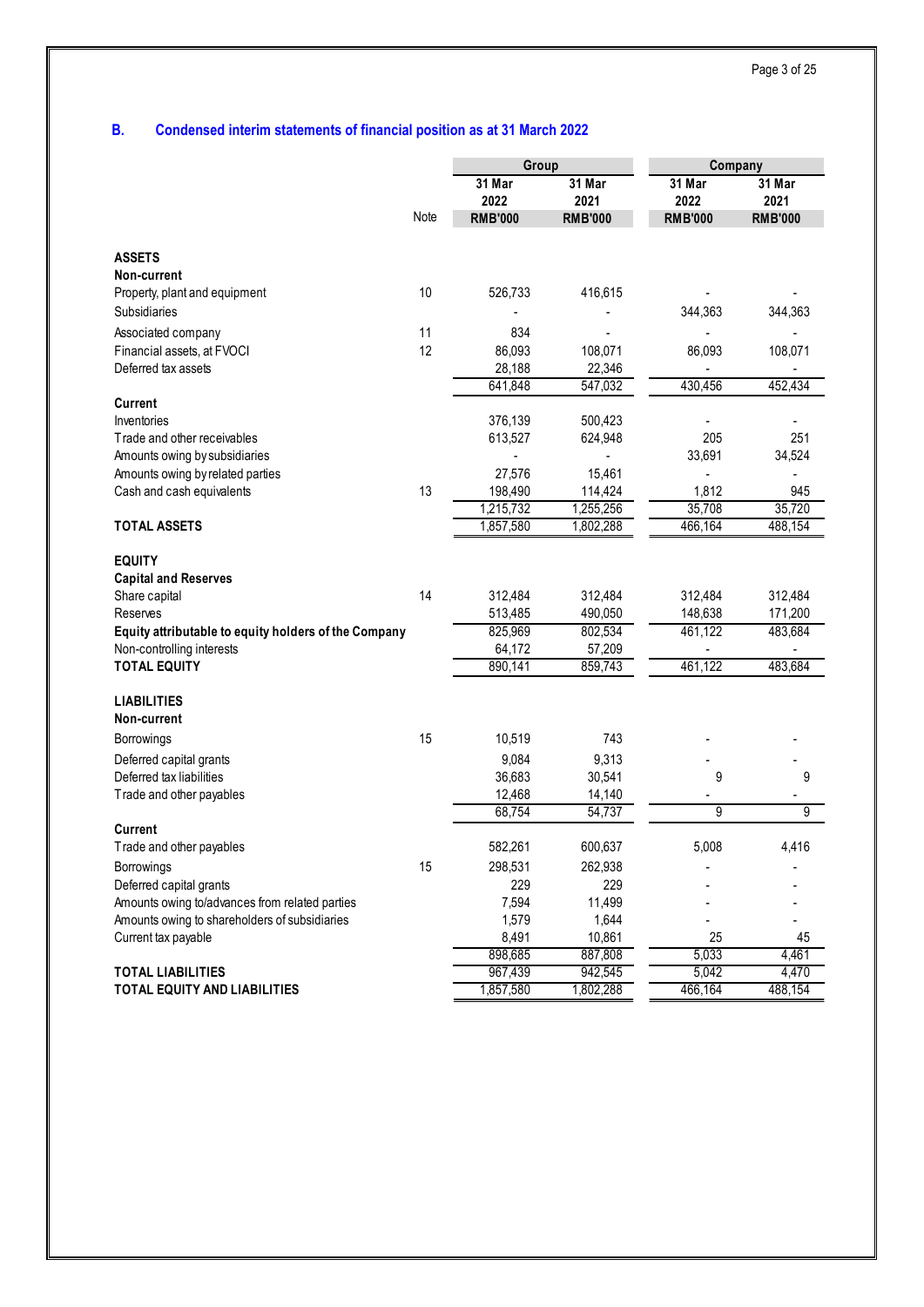## **C. Condensed interim statement of changes in equity for the second half and full year ended 31 March 2022**

| Group                                                     | <b>Share</b><br>capital<br><b>RMB'000</b> | Merger<br>reserve<br><b>RMB'000</b> | <b>Statutory</b><br>common<br>reserve<br><b>RMB'000</b> | <b>Fair value</b><br>reserve<br><b>RMB'000</b> | <b>Retained</b><br>earnings<br><b>RMB'000</b> | Exchange<br>fluctuation<br>reserve<br><b>RMB'000</b> | Total<br>attributable to<br>equity holders of<br>the Company<br><b>RMB'000</b> | Non-<br>controlling<br>interests<br><b>RMB'000</b> | <b>Total</b><br>equity<br><b>RMB'000</b> |
|-----------------------------------------------------------|-------------------------------------------|-------------------------------------|---------------------------------------------------------|------------------------------------------------|-----------------------------------------------|------------------------------------------------------|--------------------------------------------------------------------------------|----------------------------------------------------|------------------------------------------|
| FY2022:                                                   |                                           |                                     |                                                         |                                                |                                               |                                                      |                                                                                |                                                    |                                          |
| <b>Balance as at</b><br>1 Apr 2021                        | 312,484                                   | (26, 769)                           | 78,632                                                  | 29,396                                         | 406,961                                       | 1,830                                                | 802,534                                                                        | 57,209                                             | 859,743                                  |
| Profit for the period                                     |                                           |                                     |                                                         |                                                | 44,503                                        |                                                      | 44,503                                                                         | 3,420                                              | 47,923                                   |
| Other comprehensive<br>expense for the period             |                                           |                                     | $\overline{\phantom{a}}$                                | (13,606)                                       | $\overline{\phantom{a}}$                      | (2,527)                                              | (16, 133)                                                                      | (865)                                              | (16,998)                                 |
| Total comprehensive<br>(expense)/income for<br>the period |                                           |                                     |                                                         | (13,606)                                       | 44,503                                        | (2,527)                                              | 28,370                                                                         | 2,555                                              | 30,925                                   |
| <b>Dividends</b>                                          |                                           |                                     |                                                         |                                                | (4,263)                                       |                                                      | (4,263)                                                                        |                                                    | (4,263)                                  |
| Transfer to statutory<br>common reserve                   |                                           | $\overline{a}$                      | 3,541                                                   |                                                | (3,541)                                       |                                                      |                                                                                |                                                    |                                          |
| <b>Balance as at</b><br>30 Sep 2021                       | 312.484                                   | (26, 769)                           | 82,173                                                  | 15,790                                         | 443.660                                       | (697)                                                | 826,641                                                                        | 59,764                                             | 886,405                                  |
| Profit for the period                                     |                                           |                                     |                                                         |                                                | 10,794                                        |                                                      | 10,794                                                                         | 5,978                                              | 16,772                                   |
| Other comprehensive<br>expense for the period             |                                           |                                     |                                                         | (8,372)                                        | $\overline{\phantom{a}}$                      | (3,094)                                              | (11, 466)                                                                      | (1,570)                                            | (13,036)                                 |
| Total comprehensive<br>(expense)/income for<br>the period |                                           |                                     |                                                         | (8,372)                                        | 10,794                                        | (3,094)                                              | (672)                                                                          | 4,408                                              | 3,736                                    |
| Transfer to statutory<br>common reserve                   |                                           |                                     | 3,649                                                   |                                                | (3,649)                                       |                                                      |                                                                                |                                                    |                                          |
| <b>Balance as at</b><br>31 Mar 2022                       | 312.484                                   | (26, 769)                           | 85,822                                                  | 7.418                                          | 450.805                                       | (3,791)                                              | 825.969                                                                        | 64,172                                             | 890,141                                  |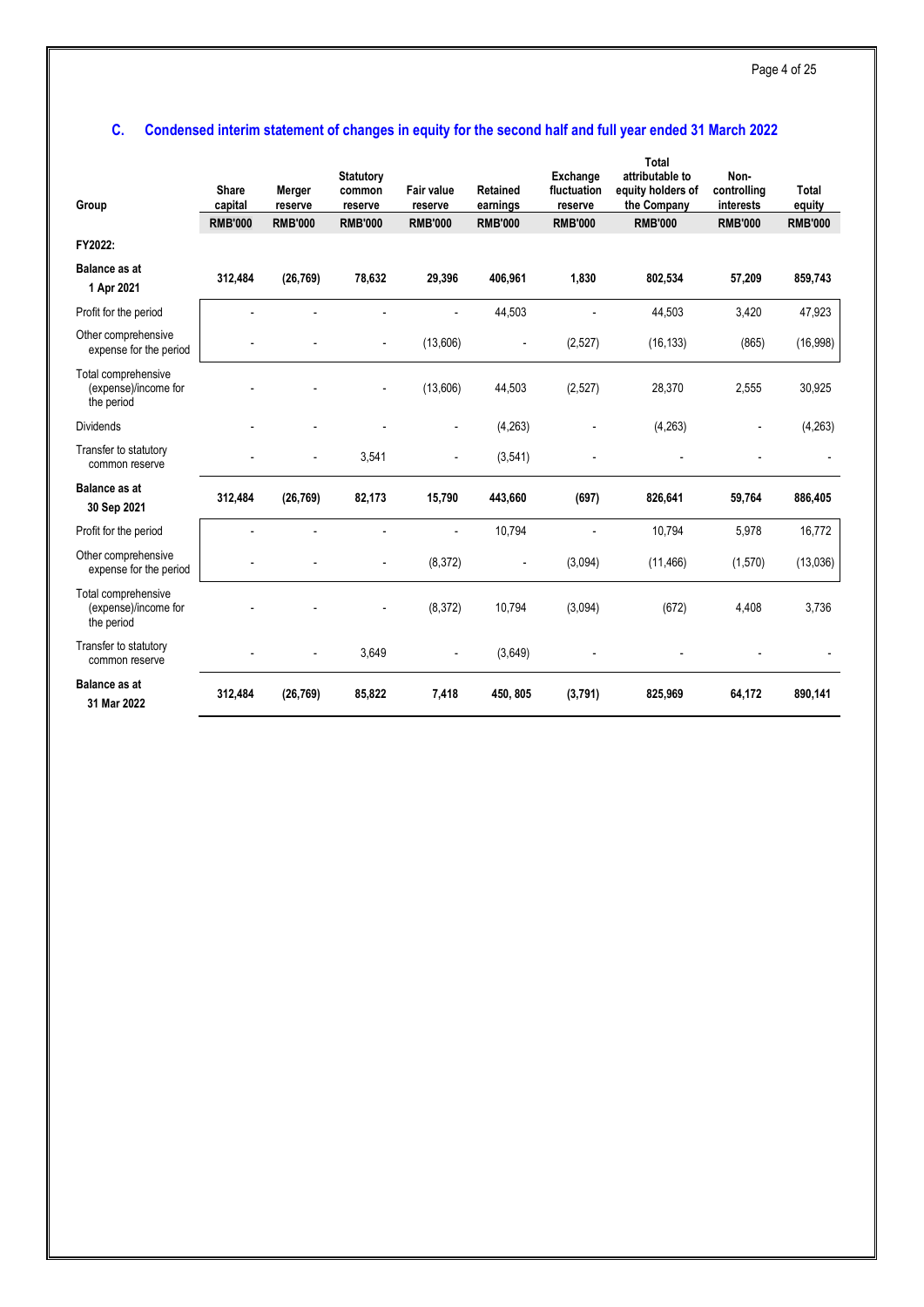## Page 5 of 25

| Group                                                              | Share<br>capital         | Merger<br>reserve | <b>Statutory</b><br>common<br>reserve | <b>Fair value</b><br>reserve | Retained<br>earnings | Exchange<br>fluctuation<br>reserve | <b>Total</b><br>attributable to<br>equity holders of<br>the Company | Non-<br>controlling<br>interests | <b>Total</b><br>equity |
|--------------------------------------------------------------------|--------------------------|-------------------|---------------------------------------|------------------------------|----------------------|------------------------------------|---------------------------------------------------------------------|----------------------------------|------------------------|
|                                                                    | <b>RMB'000</b>           | <b>RMB'000</b>    | <b>RMB'000</b>                        | <b>RMB'000</b>               | <b>RMB'000</b>       | <b>RMB'000</b>                     | <b>RMB'000</b>                                                      | <b>RMB'000</b>                   | <b>RMB'000</b>         |
| FY2021:                                                            |                          |                   |                                       |                              |                      |                                    |                                                                     |                                  |                        |
| <b>Balance as at</b><br>1 Apr 2020                                 | 312,484                  | (26, 769)         | 69,441                                | 40,354                       | 372,018              | 9,751                              | 777,279                                                             | 51,595                           | 828,874                |
| Profit for the period                                              |                          |                   |                                       |                              | 24,884               |                                    | 24,884                                                              | 2,100                            | 26,984                 |
| Other comprehensive<br>expenses for the<br>period                  |                          |                   |                                       |                              |                      | (3, 340)                           | (3, 340)                                                            | (2, 286)                         | (5,626)                |
| Total comprehensive<br>income/(expense) for<br>the period          |                          |                   |                                       |                              | 24,884               | (3, 340)                           | 21,544                                                              | (186)                            | 21,358                 |
| Transfer to statutory<br>common reserve                            |                          |                   | 2,025                                 |                              | (2,025)              |                                    |                                                                     |                                  |                        |
| <b>Balance as at</b><br>30 Sep 2020                                | 312,484                  | (26, 769)         | 71,466                                | 40,354                       | 394,877              | 6,411                              | 798,823                                                             | 51,409                           | 850,232                |
| Profit for the period                                              | L.                       |                   | $\blacksquare$                        | $\blacksquare$               | 29,976               | $\overline{a}$                     | 29,976                                                              | 4.738                            | 34,714                 |
| Other comprehensive<br>expenses for the<br>period                  |                          |                   |                                       | (10, 958)                    |                      | (4,581)                            | (15, 539)                                                           | (2, 426)                         | (17, 965)              |
| Total comprehensive<br>income/(expense) for<br>the period          | $\overline{\phantom{a}}$ |                   | $\blacksquare$                        | (10, 958)                    | 29,976               | (4,581)                            | 14,437                                                              | 2,312                            | 16,749                 |
| Acquisition of NCI in<br>subsidiary without a<br>change in control |                          |                   |                                       |                              | (6, 253)             |                                    | (6, 253)                                                            | 3,488                            | (2,765)                |
| <b>Dividends</b>                                                   |                          |                   |                                       | $\overline{a}$               | (4, 473)             | $\overline{\phantom{a}}$           | (4, 473)                                                            | $\overline{\phantom{a}}$         | (4, 473)               |
| Total transaction with<br>owners, recognized<br>directly to equity |                          |                   |                                       |                              | (10, 726)            |                                    | (10, 726)                                                           | 3,488                            | (7, 238)               |
| Transfer to statutory<br>common reserve                            |                          |                   | 7,166                                 | $\overline{a}$               | (7, 166)             |                                    |                                                                     |                                  |                        |
| <b>Balance as at</b><br>31 Mar 2021                                | 312,484                  | (26, 769)         | 78,632                                | 29,396                       | 406,961              | 1,830                              | 802,534                                                             | 57,209                           | 859,743                |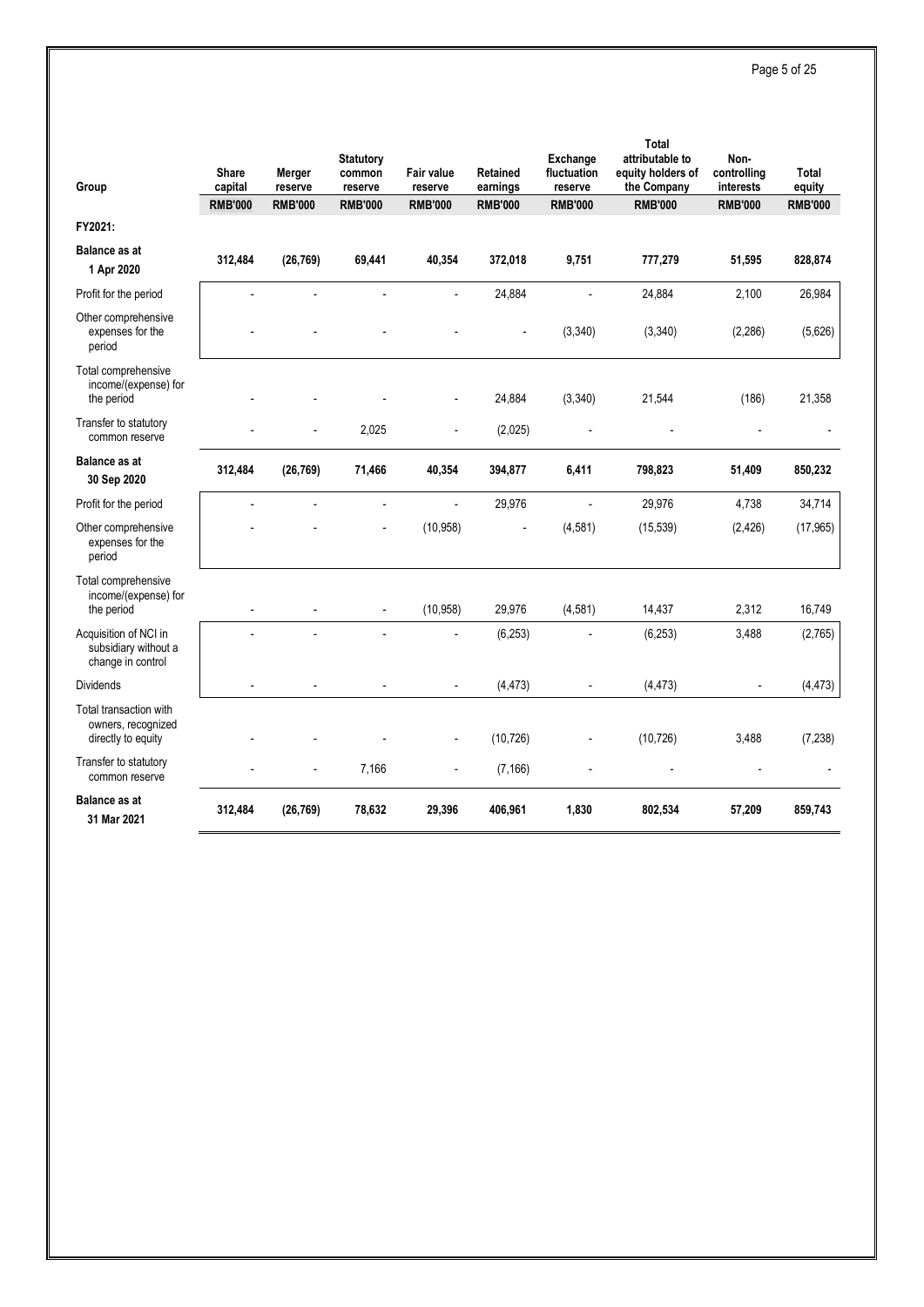| Company                                             | <b>Share</b><br>capital<br><b>RMB'000</b> | <b>Fair value</b><br>reserve<br><b>RMB'000</b> | Retained<br>earnings<br><b>RMB'000</b> | <b>Total equity</b><br><b>RMB'000</b> |
|-----------------------------------------------------|-------------------------------------------|------------------------------------------------|----------------------------------------|---------------------------------------|
| <b>Current year:</b>                                |                                           |                                                |                                        |                                       |
| Balance as at 1 Apr 2021                            | 312,484                                   | 29,396                                         | 141,804                                | 483,684                               |
| Profit for the period                               |                                           |                                                | 5,479                                  | 5,479                                 |
| Other comprehensive expense for the period          | $\blacksquare$                            | (13,606)                                       |                                        | (13,606)                              |
| Total comprehensive (expense)/income for the period |                                           | (13,606)                                       | 5,479                                  | (8, 127)                              |
| <b>Dividends</b>                                    |                                           |                                                | (4,263)                                | (4,263)                               |
| Balance as at 30 Sep 2021                           | 312,484                                   | 15,790                                         | 143,020                                | 471,294                               |
| Profit for the period                               |                                           |                                                | (1,800)                                | (1,800)                               |
| Other comprehensive expense for the period          |                                           | (8,372)                                        |                                        | (8,372)                               |
| Total comprehensive expense for the period          |                                           | (8, 372)                                       | (1,800)                                | (10, 172)                             |
| Balance as at 31 Mar 2022                           | 312,484                                   | 7,418                                          | 141,220                                | 461,122                               |
| Company                                             | <b>Share</b><br>capital<br><b>RMB'000</b> | Fair value<br>reserve<br><b>RMB'000</b>        | Retained<br>earnings<br><b>RMB'000</b> | <b>Total equity</b><br><b>RMB'000</b> |
| <b>Current year:</b>                                |                                           |                                                |                                        |                                       |
| Balance as at 1 Apr 2020                            | 312,484                                   | 40,354                                         | 147,555                                | 500,393                               |
| Total comprehensive expense for the period          |                                           |                                                | (2,007)                                | (2,007)                               |
| Balance as at 30 Sep 2020                           | 312,484                                   | 40,354                                         | 145,548                                | 498,386                               |
| Total comprehensive (expense)/income for the period |                                           | (10, 958)                                      | 729                                    | (10, 229)                             |
| Dividends                                           |                                           |                                                | (4, 473)                               | (4, 473)                              |
| Balance as at 31 Mar 2021                           | 312.484                                   | 29.396                                         | 141.804                                | 483,684                               |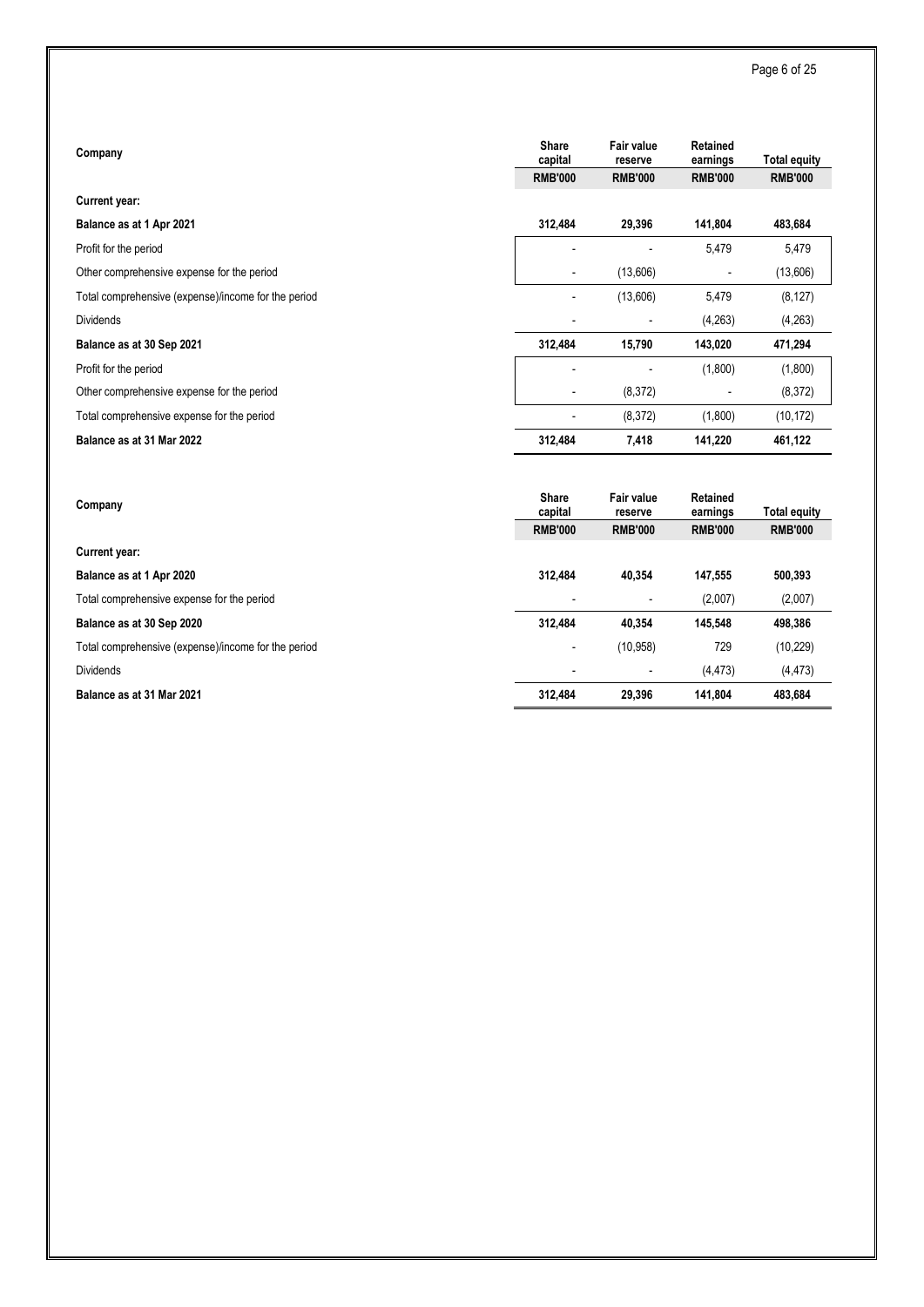## **D. Condensed interim consolidated statement of cash flows for the second half and full year ended 31 March 2022**

|                                                                                      |      | <b>Group (Second Half)</b><br><b>RMB'000</b> |                                     |                                  | Group (Full Year)<br><b>RMB'000</b> |  |  |
|--------------------------------------------------------------------------------------|------|----------------------------------------------|-------------------------------------|----------------------------------|-------------------------------------|--|--|
|                                                                                      |      | 6 months                                     | 6 months                            | 12 months                        | 12 months                           |  |  |
|                                                                                      | Note | ended<br>31 Mar 2022<br>(2H FY2022)          | ended<br>31 Mar 2021<br>(2H FY2021) | ended<br>31 Mar 2022<br>(FY2022) | ended<br>31 Mar 2021<br>(FY2021)    |  |  |
| Cash flows from operating activities                                                 |      |                                              |                                     |                                  |                                     |  |  |
| Profit before taxation                                                               |      | 17,729                                       | 43,978                              | 77,298                           | 77,708                              |  |  |
| Adjustments for:                                                                     |      |                                              |                                     |                                  |                                     |  |  |
| Share of results of associate company                                                |      | 406                                          |                                     | 406                              |                                     |  |  |
| Amortisation of deferred capital grants                                              |      | (115)                                        | (115)                               | (229)                            | (229)                               |  |  |
| Depreciation of property, plant and equipment                                        |      | 37,212                                       | 31,575                              | 70,117                           | 63,324                              |  |  |
| (Gain)/Loss on disposal of property, plant and equipment, net                        |      | (57)                                         | (152)                               | (201)                            | 140                                 |  |  |
| Property, plant and equipment written off                                            |      | 19                                           | 366                                 | 26                               | 366                                 |  |  |
| Allowance for obsolete and slow moving inventory, net                                |      | 2,429                                        | 7,926                               | (252)                            | 7,926                               |  |  |
| Allowance for expected credit loss, net                                              |      | 6,839                                        | 18,705                              | 11,433                           | 18,705                              |  |  |
| Reversal of over-accrual of housing fund contribution                                |      | (1,220)                                      | (1,330)                             | (1,220)                          | (1, 330)                            |  |  |
| Provision of warranty                                                                |      | 630                                          | 1,677                               | 630                              | 1,677                               |  |  |
| Dividend income from investment, FVOCI                                               |      | (1,378)                                      |                                     | (1,378)                          |                                     |  |  |
| Interest expense                                                                     |      | 8,781                                        | 7,356                               | 17,008                           | 14,771                              |  |  |
| Interest income                                                                      |      | (605)                                        | (810)                               | (752)                            | (1,590)                             |  |  |
| Exchange translation difference                                                      |      | (183)                                        | (126)                               | (349)                            | (172)                               |  |  |
| Operating profit before working capital changes                                      |      | 70,487                                       | 109,050                             | 172,537                          | 181,296                             |  |  |
| Increase in inventories <sup>1</sup>                                                 |      | (20, 561)                                    | (95, 287)                           | (36, 104)                        | (162, 435)                          |  |  |
| Decrease/(Increase) in operating receivables                                         |      | 42,417                                       | (125, 435)                          | (22, 997)                        | (160, 898)                          |  |  |
| (Decrease)/Increase in operating payables                                            |      | (53, 784)<br>38,559                          | 83,049<br>(28, 623)                 | (3,839)                          | 145,087<br>3,050                    |  |  |
| Cash generated from/(used in) operations                                             |      |                                              |                                     | 109,597                          |                                     |  |  |
| Tax paid<br>Net cash generated from/(used in) operating activities                   |      | (5, 169)<br>33,390                           | (6,881)<br>(35, 504)                | (13, 386)<br>96,211              | (17, 109)<br>(14,059)               |  |  |
| Cash flows from investing activities                                                 |      |                                              |                                     |                                  |                                     |  |  |
| Acquisition of property, plant and equipment                                         |      | (635)                                        | (8, 130)                            | (18, 682)                        | (13,208)                            |  |  |
| Investment in an associated company                                                  | 11   | (1,240)                                      |                                     | (1,240)                          |                                     |  |  |
| Proceeds from disposal of property, plant and equipment                              |      | 436                                          | 1,199                               | 2,012                            | 2,505                               |  |  |
| (net of cash acquired) <sup>2</sup>                                                  |      |                                              |                                     |                                  |                                     |  |  |
| Advances from shareholder of a subsidiary                                            |      |                                              | 30                                  |                                  |                                     |  |  |
| Divident income from investment, FVOCI                                               |      | 1,378                                        | $\blacksquare$                      | 1,378                            |                                     |  |  |
| Interest received                                                                    |      | 605                                          | 810                                 | 752                              | 1,590                               |  |  |
| Net cash from/(used in) investing activities<br>Cash flows from financing activities |      | 544                                          | (6,091)                             | (15,780)                         | (9, 113)                            |  |  |
| Proceeds from borrowings                                                             |      | 120,880                                      | 190,550                             | 311,567                          | 282,550                             |  |  |
| Repayment of borrowings                                                              |      | (176, 802)                                   | (168,002)                           | (306, 159)                       | (283, 948)                          |  |  |
| Proceeds from finance lease                                                          |      | 40,661                                       | 601                                 | 40,661                           | 601                                 |  |  |
| Repayment of principal portion of lease liabilities                                  |      | (6,602)                                      | (5, 149)                            | (11, 822)                        | (10, 897)                           |  |  |
| Restricted bank balances                                                             |      | 7,403                                        | 3,146                               | (3, 419)                         | 10,194                              |  |  |
| Repayment to related parties                                                         |      |                                              | (1,000)                             |                                  | (1,000)                             |  |  |
| Advance from/(Repayment to) a director                                               |      |                                              | 10,000                              | (10,000)                         | 10,000                              |  |  |
| (Repayment to)/Advances from shareholder of a subsidiary                             |      |                                              | (57)                                |                                  | 1,703                               |  |  |
| Cash outflow on acquisition of a subsidiary                                          |      |                                              | (2,765)                             |                                  | (2,765)                             |  |  |
| Dividends paid to equity holders of the company                                      |      |                                              | (4, 473)                            | (4,263)                          | (4, 473)                            |  |  |
| Interest paid                                                                        |      | (7, 282)                                     | (9,910)                             | (14, 578)                        | (17, 867)                           |  |  |
| Net cash (used in)/generated from financing activities                               |      | (21, 742)                                    | 12,941                              | 1,987                            | (15, 902)                           |  |  |
| Net increase/(decrease) in cash and cash equivalents                                 |      | 12,192                                       | (28, 654)                           | 82,418                           | (39, 074)                           |  |  |
| Cash and cash equivalents at beginning of period/year                                |      | 135,674                                      | 97,152                              | 66,285                           | 109,010                             |  |  |
| Exchange adjustments                                                                 |      | (934)                                        | (2,213)                             | (1,771)                          | (3,651)                             |  |  |
| Cash and cash equivalents at end of period/year                                      | 13   | 146,932                                      | 66,285                              | 146,932                          | 66,285                              |  |  |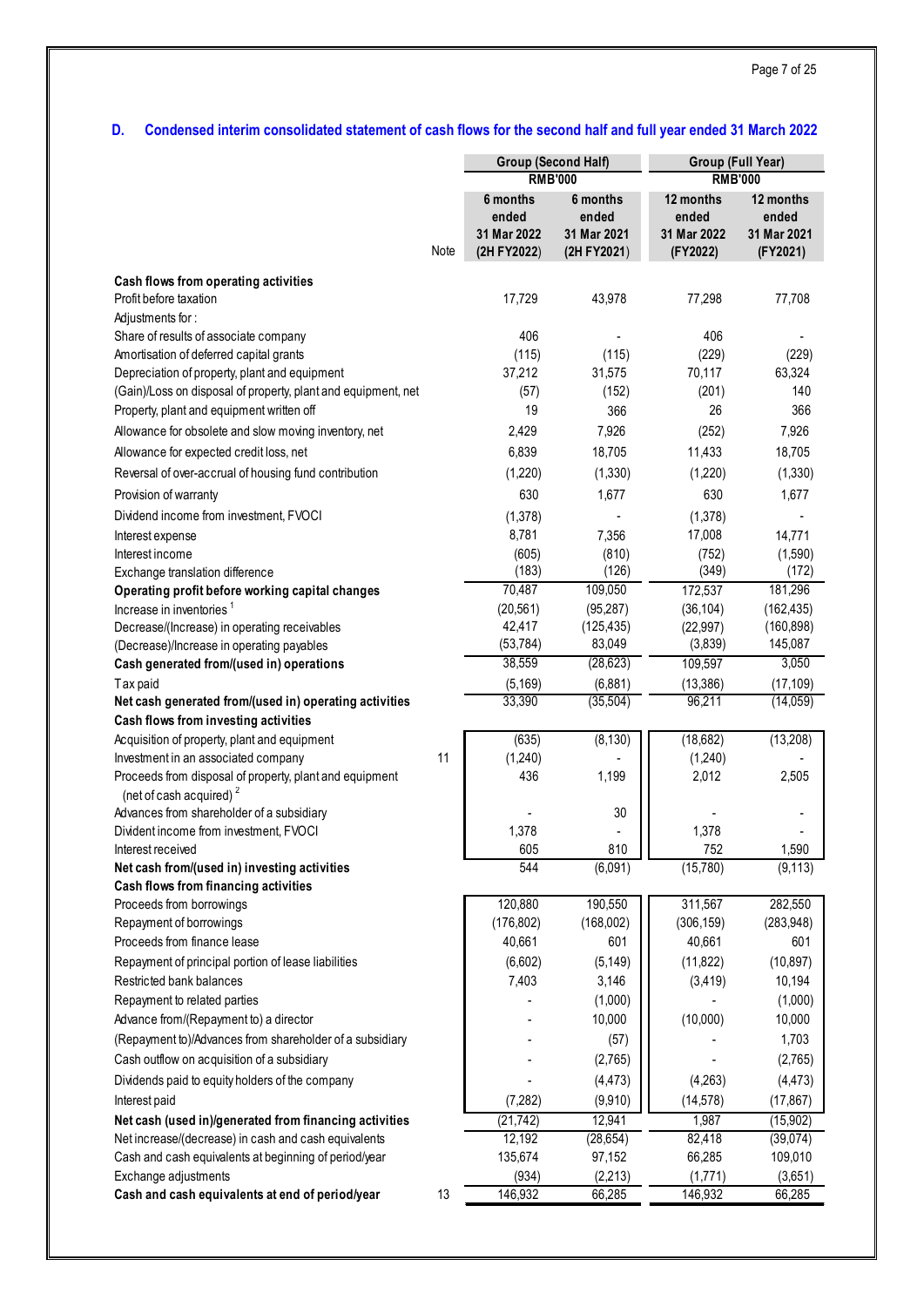#### Note:

- 1. Included in increase in inventories for 2H FY2022 of RMB80.7 million (2H FY2021: RMB43.8 million) and Full Year FY2022 of RMB179.1 million (Full Year FY2021: RMB75.8 million) were tower cranes and tower crane components and accessories that were self-constructed which were held for rental purposes and have been presented under operating activities in accordance with SFRS(I) 1-7 Statement of Cash Flows.
- 2. 24 February 2021, the Group's subsidiary company, Fushun Yongmao Construction Machinery Co., Ltd ("Fushun Yongmao"), has acquired 10,200,000 shares or equal to 34% of the issued and paid-up share capital of Beijing Yongmao Jiangong Machinery Manufacturing Co., Ltd ("Beijing Yongmao") from Beijing Construction Group Co., Ltd, state-owned entity of the People's Republic of China for a consideration of RMB2,765,288.

There is no open market value for the acquired shares of Beijing Yongmao as the shares are not publicly traded. The fair value of assets and liabilities assumed as book value were as follows:

|                                                         | <b>RMB'000</b> |
|---------------------------------------------------------|----------------|
| Net tangible liabilities of the acquired shares         | 3.488          |
| Considerations paid in cash                             | 2.765          |
| Decrease in equity attributable to owner of the Company | 6.253          |

#### **E. Notes to the condensed interim consolidated financial statements**

#### **1. Corporate information**

The Company is listed on the Singapore Exchange Mainboard and incorporated and domiciled in Singapore as a limited liability company.

These condensed interim consolidated financial statements for the second half and full year ended 31 March 2022 comprise the Company and its subsidiaries (collectively, the Group).

The principal activity of the Company is that of an investment holding company. The principal activities of the subsidiaries are:

- i. Manufacturing and sales of tower cranes and related components; and
- ii. Rental and servicing of tower cranes and construction machinery

#### **2. Basis of preparation**

The condensed interim financial statements for the second half and full year ended 31 March 2022 have been prepared in accordance with SFRS(I) 1-34 Interim Financial Reporting issued by the Accounting Standards Council Singapore. The condensed interim financial statements do not include all the information required for a complete set of financial statements. However, selected explanatory notes are included to explain events and transactions that are significant to an understanding of the changes in the Group's financial position and performance of the Group since the last annual financial statements for the year ended 31 March 2021. All references to SFRS(I)s and IFRSs are subsequently referred to as SFRS(I) in the financial statements.

The accounting policies adopted are consistent with those of the previous financial year which were prepared in accordance with SFRS(I)s, except for the adoption of new and amended standards as set out in Note 2.1. The condensed interim financial statements are presented in Renminbi ("RMB") which is also the Company's functional currency, rounded to the nearest thousand ("RMB'000").

#### **2.1 New and amended Standards adopted by the Group**

The Group has applied various new accounting standards and interpretations of accounting standards for the first time for the annual period beginning on 1 January 2021. The application of these standards and interpretations did not have a material effect on the condensed interim financial statements.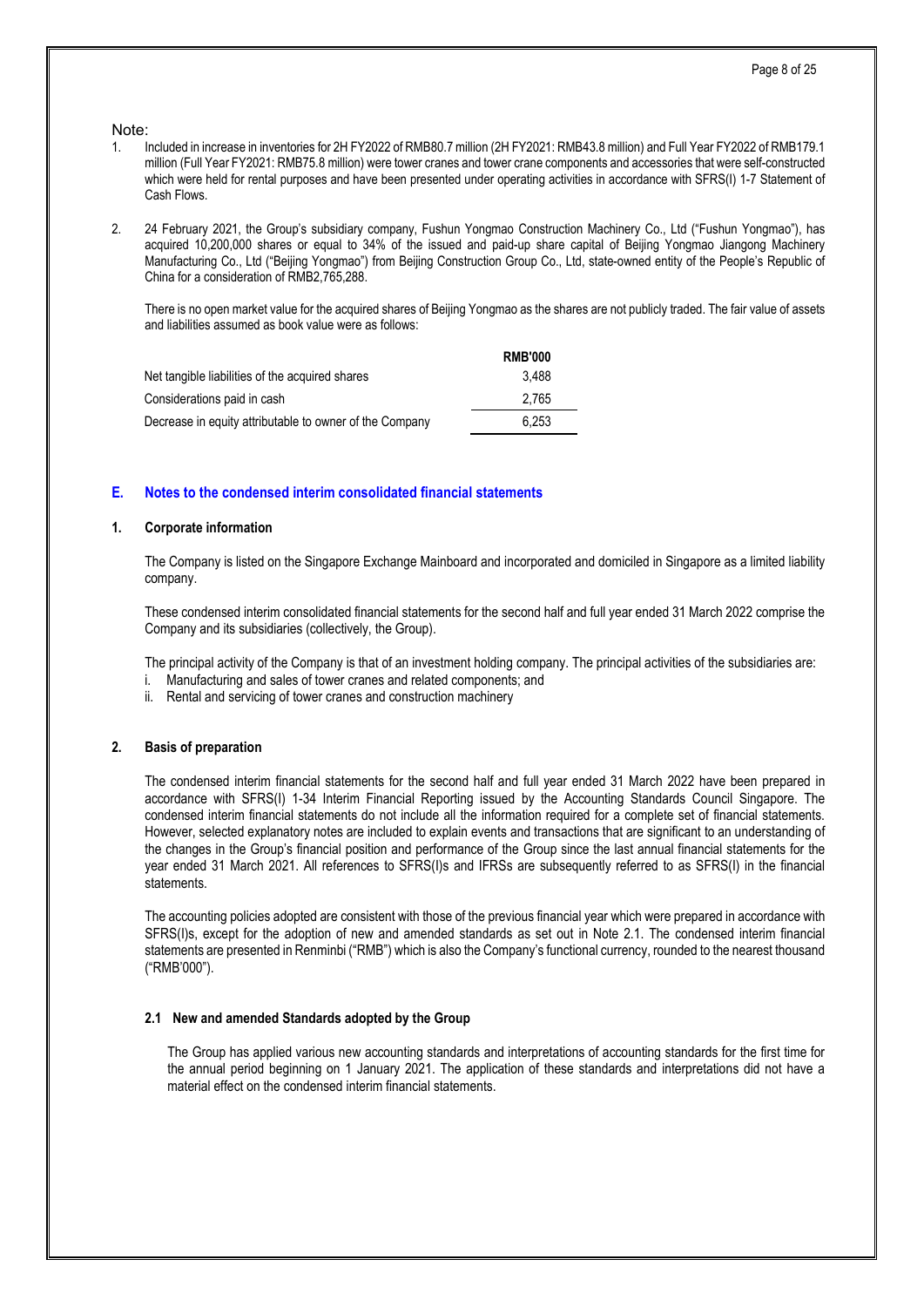#### **2.2 Use of judgements and estimates**

In preparing the condensed interim financial statements, management has made judgements, estimates and assumptions that affect the application of accounting policies and the reported amounts of assets and liabilities, income and expense. Actual results may differ from these estimates.

The significant judgements made by management in applying the Group's accounting policies and the key sources of estimation uncertainty were the same as those that applied to the consolidated financial statements as at and for the year ended 31 March 2021.

Estimates and underlying assumptions are reviewed on an ongoing basis. Revisions to accounting estimates are recognised in the period in which the estimates are revised and in any future periods affected.

#### **3. Seasonal operations**

The Group's businesses are not affected significantly by seasonal or cyclical factors during the financial period.

#### **4. Segment and revenue information**

Management has determined the operating segments based on the reports reviewed by the Group's chief operating decisionmaker that are used to make strategic decisions, allocate resources, and assess performance.

The Group's chief operating decision-maker considers the business from a geographic segment perspective. Management manages and monitors the business in the two primary geographical areas of operations namely, 1) the PRC and 2) Hong Kong and Macau. The following summary describes the operations in each of the Group's reportable segments:

The PRC : Engaged predominantly in the manufacture and sale, with some rental and servicing of tower cranes and tower crane components and accessories Hong Kong and Macau : Engaged predominantly in the rental and servicing, with some sale of tower cranes and tower crane components and accessories.

Other segments included corporate functions and the sale and servicing of tower cranes and tower crane components and accessories in Singapore. These are not included within the reportable operating segments as they are not separately reported to the Group's chief operating decision-maker and does not meet the quantitative thresholds required by SFRS(I) 8 for reportable segments. The results of these operations are included in the "All other segments" column.

The segment information provided to the Group's chief operating decision-maker for the reportable segment is included below. Performance is measured based on segment profit before taxation, as included in the internal management reports that are reviewed by the Group's chief operating decision-maker. Segment profit is used to measure performance as management believe that such information is the most relevant in evaluating the results of certain segments relative to other entities that operate within these industries.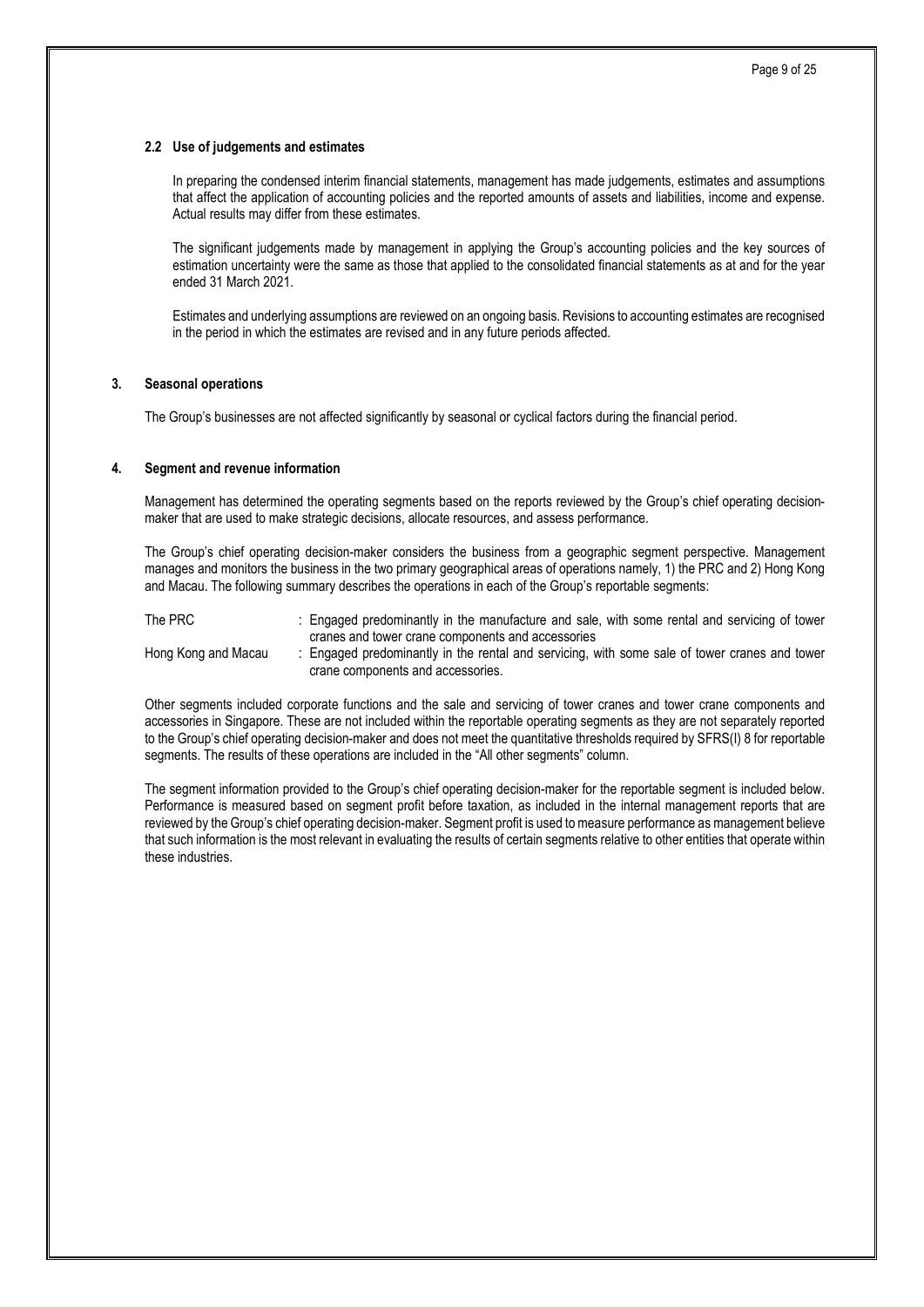## **4. Segment and revenue information (cont'd)**

## **Segment results**

|                                                                 | <b>The PRC</b><br><b>RMB'000</b> | HongKong<br>& Macau<br><b>RMB'000</b> | All other<br>segments<br><b>RMB'000</b> | Total<br><b>RMB'000</b> |
|-----------------------------------------------------------------|----------------------------------|---------------------------------------|-----------------------------------------|-------------------------|
|                                                                 |                                  |                                       |                                         |                         |
| 2H FY2022<br><b>Sales</b>                                       |                                  |                                       |                                         |                         |
| Total segment sales                                             | 544,769                          | 93,140                                | 118,059                                 | 755,968                 |
| Inter-segment sales                                             | (277, 694)                       | 2,957                                 | (1,295)                                 | (276,032)               |
| Sales to external parties                                       | 267,075                          | 96,097                                | 116,764                                 | 479,936                 |
|                                                                 |                                  |                                       |                                         |                         |
| Comprises:                                                      |                                  |                                       |                                         |                         |
| Sale of manufactured tower cranes and tower crane               | 241,238                          | 10,344                                | 103,657                                 | 355,239                 |
| components and accessories                                      |                                  |                                       |                                         |                         |
| Rental and service income<br>Total revenue                      | 25,837<br>267,075                | 85,753<br>96,097                      | 13,107<br>116,764                       | 124,697<br>479,936      |
|                                                                 |                                  |                                       |                                         |                         |
| <b>Results</b>                                                  |                                  |                                       |                                         |                         |
| Interest income                                                 | 718                              |                                       | (113)                                   | 605                     |
| Depreciation expense                                            | 14,153                           | 20,459                                | 2,600                                   | 37,212                  |
| Interest expense                                                | 7,875                            | 771                                   | 135                                     | 8,781                   |
| Allowance for expected credit loss, net                         | 6,855                            | (16)                                  |                                         | 6,839                   |
| Reportable segment profit before taxation                       | (1,225)                          | 17,961                                | 993                                     | 17,729                  |
| Additions to property, plant and equipment                      | 4,077                            | 13,971                                | (5,516)                                 | 12,532                  |
| 2H FY2021                                                       |                                  |                                       |                                         |                         |
| <b>Sales</b>                                                    |                                  |                                       |                                         |                         |
| Total segment sales                                             | 703,771                          | 68,270                                | 144,463                                 | 916,504                 |
| Inter-segment sales                                             | (289, 523)                       | (2)                                   | (361)                                   | (289, 886)              |
| Sales to external parties                                       | 414,248                          | 68,268                                | 144,102                                 | 626,618                 |
|                                                                 |                                  |                                       |                                         |                         |
| Comprises:<br>Sale of manufactured tower cranes and tower crane | 393,987                          | 7,363                                 | 141,692                                 | 543,042                 |
| components and accessories                                      |                                  |                                       |                                         |                         |
| Rental and service income                                       | 20,261                           | 60,905                                | 2,410                                   | 83,576                  |
| Total revenue                                                   | 414,248                          | 68,268                                | 144,102                                 | 626,618                 |
| <b>Results</b>                                                  |                                  |                                       |                                         |                         |
| Interest income                                                 | 810                              |                                       |                                         | 810                     |
| Depreciation expense                                            | 12,659                           | 18,233                                | 683                                     | 31,575                  |
| Interest expense                                                | 7,025                            | 307                                   | 24                                      | 7,356                   |
| Allowance for expected credit loss, net                         | 18,705                           |                                       |                                         | 18,705                  |
| Reportable segment profit before taxation                       | 28,721                           | 12,240                                | 3,017                                   | 43,978                  |
| Additions to property, plant and equipment                      | 983                              | 6.660                                 | 38                                      | 7.681                   |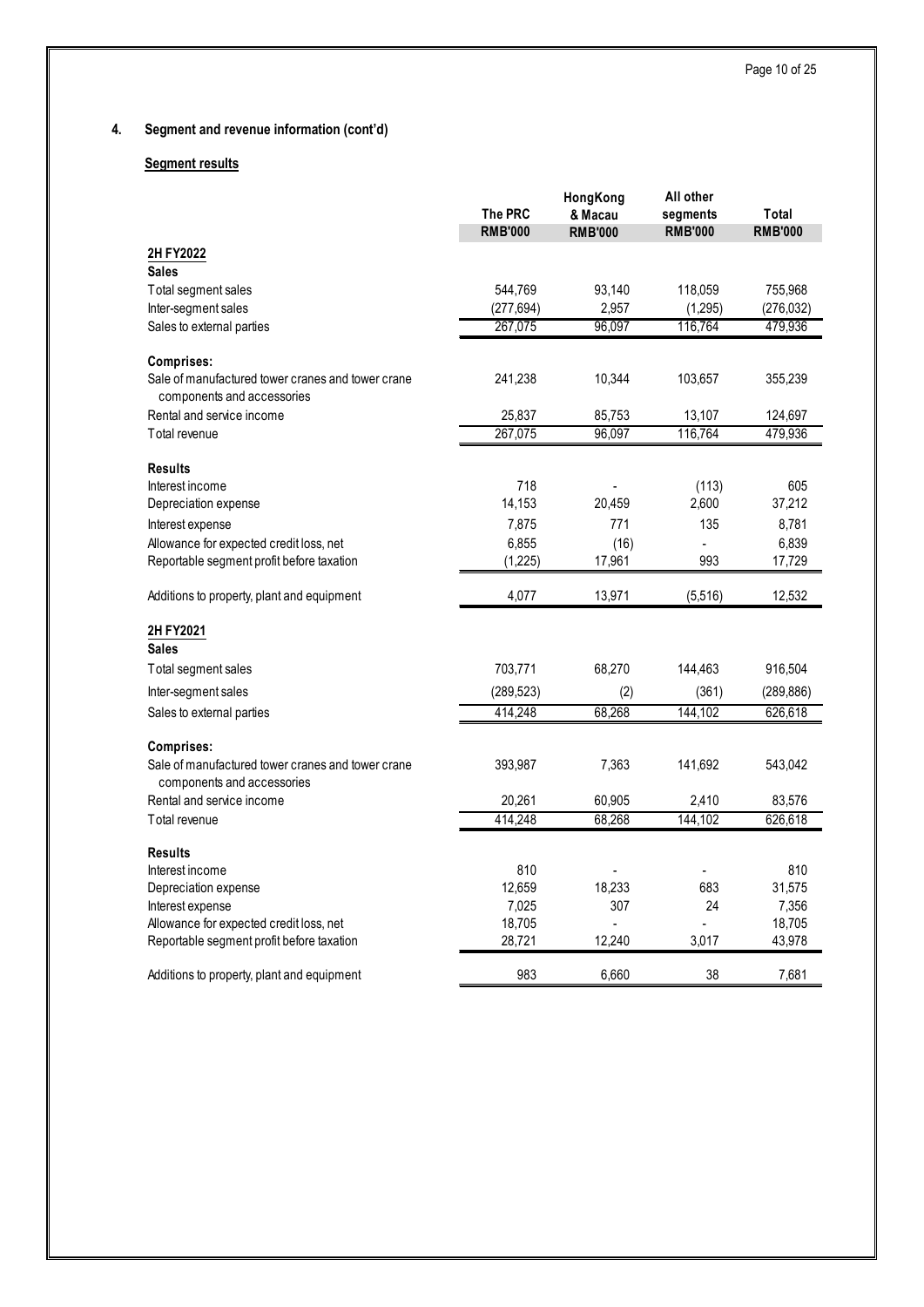## **4. Segment and revenue information (cont'd)**

## **Segment results (cont'd)**

|                                                                                 | <b>The PRC</b><br><b>RMB'000</b> | HongKong<br>& Macau<br><b>RMB'000</b> | All other<br>segments<br><b>RMB'000</b> | Total<br><b>RMB'000</b> |
|---------------------------------------------------------------------------------|----------------------------------|---------------------------------------|-----------------------------------------|-------------------------|
| FY2022                                                                          |                                  |                                       |                                         |                         |
| <b>Sales</b>                                                                    |                                  |                                       |                                         |                         |
| Total segment sales                                                             | 1,284,984                        | 175,502                               | 223,334                                 | 1,683,820               |
| Inter-segment sales                                                             | (573, 705)                       | 2,957                                 | (1,764)                                 | (572, 512)              |
| Sales to external parties                                                       | 711,279                          | 178,459                               | 221,570                                 | 1,111,308               |
| <b>Comprises:</b>                                                               |                                  |                                       |                                         |                         |
| Sale of manufactured tower cranes and tower crane                               | 664,154                          | 12,620                                | 204,806                                 | 881,580                 |
| components and accessories                                                      |                                  |                                       |                                         |                         |
| Rental and service income                                                       | 47,125                           | 165,839                               | 16,764                                  | 229,728                 |
| Total revenue                                                                   | 711,279                          | 178,459                               | 221,570                                 | 1,111,308               |
| <b>Results</b>                                                                  |                                  |                                       |                                         |                         |
| Interest income                                                                 | 752                              |                                       |                                         | 752                     |
| Depreciation expense                                                            | 26,769                           | 40,066                                | 3,282                                   | 70,117                  |
| Interest expense                                                                | 15,260                           | 1,484                                 | 264                                     | 17,008                  |
| Allowance for expected credit loss, net                                         | 9,736                            | 1,697                                 |                                         | 11,433                  |
| Reportable segment profit before taxation                                       | 39,837                           | 29,281                                | 8,180                                   | 77,298                  |
| Additions to property, plant and equipment                                      | 14,481                           | 16,585                                | 55                                      | 31,121                  |
| FY2021                                                                          |                                  |                                       |                                         |                         |
| <b>Sales</b>                                                                    |                                  |                                       |                                         |                         |
| Total segment sales                                                             | 1,153,676                        | 129,760                               | 186,225                                 | 1,469,661               |
| Inter-segment sales                                                             | (441, 395)                       | 61                                    | (361)                                   | (441, 695)              |
| Sales to external parties                                                       | 712,281                          | 129,821                               | 185,864                                 | 1,027,966               |
| Comprises:                                                                      |                                  |                                       |                                         |                         |
| Sale of manufactured tower cranes and tower crane<br>components and accessories | 679,765                          | 9,333                                 | 181,728                                 | 870,826                 |
| Rental and service income                                                       | 32,516                           | 120,488                               | 4,136                                   | 157,140                 |
| Total revenue                                                                   | 712,281                          | 129,821                               | 185,864                                 | 1,027,966               |
| <b>Results</b>                                                                  |                                  |                                       |                                         |                         |
| Interest income                                                                 | 1,590                            |                                       |                                         | 1,590                   |
| Depreciation expense                                                            | 24,974                           | 37,173                                | 1,177                                   | 63,324                  |
| Interest expense                                                                | 13,499                           | 740                                   | 532                                     | 14,771                  |
| Allowance for expected credit loss, net                                         | 18,705                           |                                       |                                         | 18,705                  |
| Reportable segment profit before taxation                                       | 60,206                           | 15,978                                | 1,524                                   | 77,708                  |
| Additions to property, plant and equipment                                      | 4,336                            | 9,966                                 | 38                                      | 14,340                  |
| <b>Segment Assets and Liabilities</b>                                           |                                  |                                       |                                         |                         |

|                                | The PRC<br><b>RMB'000</b> | HongKong<br>& Macau<br><b>RMB'000</b> | All other<br>segments<br><b>RMB'000</b> | Total<br><b>RMB'000</b> |
|--------------------------------|---------------------------|---------------------------------------|-----------------------------------------|-------------------------|
| As at 31 March 2022            |                           |                                       |                                         |                         |
| Reportable segment assets      | 1.228.415                 | 250.072                               | 340.490                                 | 1,818,977               |
| Reportable segment liabilities | 667.927                   | 82.686                                | 171.652                                 | 922,265                 |
| As at 31 March 2021            |                           |                                       |                                         |                         |
| Reportable segment assets      | 1,312,721                 | 214.893                               | 249.492                                 | 1,777,106               |
| Reportable segment liabilities | 794.164                   | 35.214                                | 71.765                                  | 901.143                 |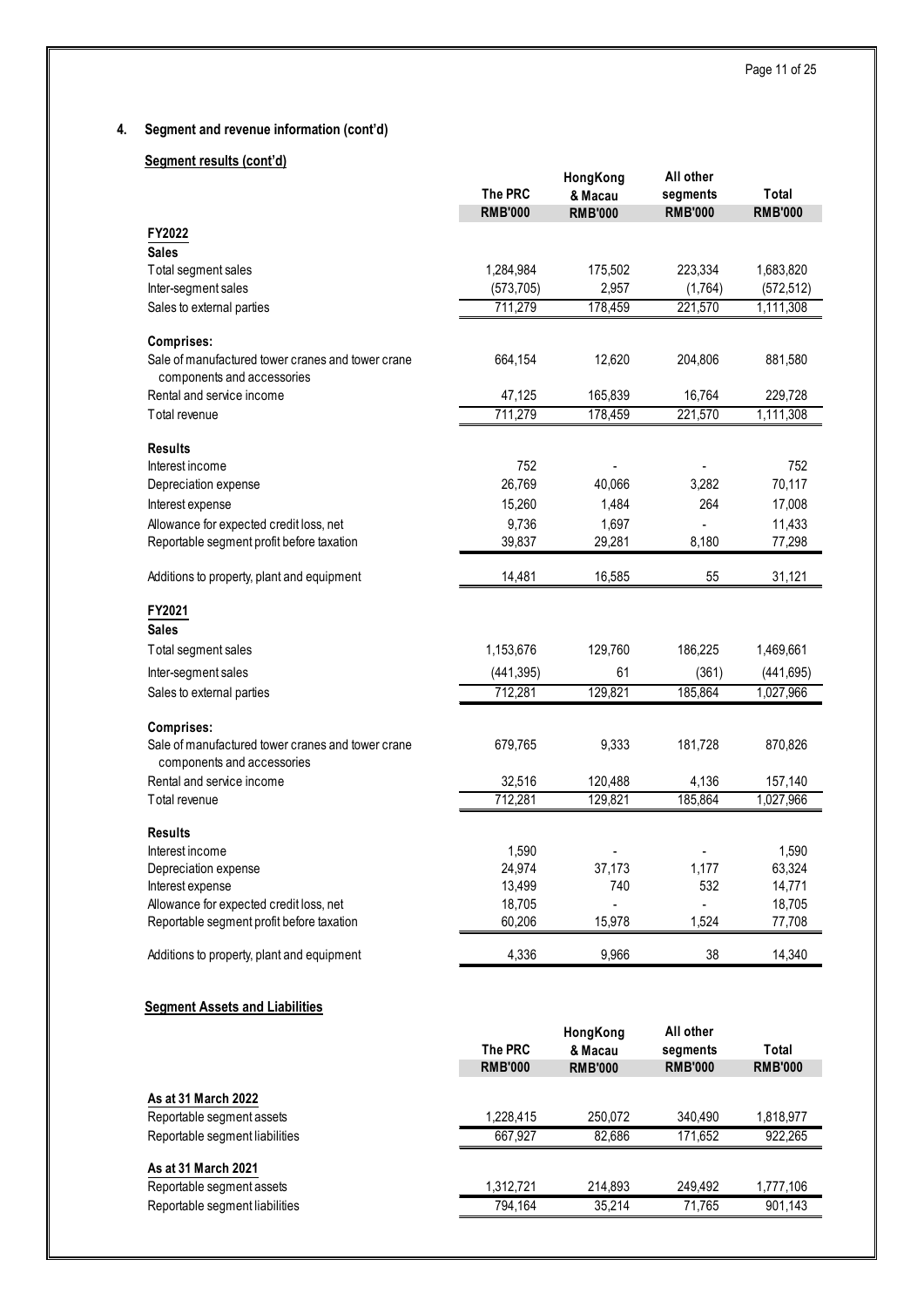## **5. Revenue**

|                                   |                                                 | Group (Second Half)                             |                         | Group (Full Year)                             |                                               |                         |  |
|-----------------------------------|-------------------------------------------------|-------------------------------------------------|-------------------------|-----------------------------------------------|-----------------------------------------------|-------------------------|--|
|                                   |                                                 | <b>RMB'000</b>                                  | $\%$                    |                                               | <b>RMB'000</b>                                | %                       |  |
|                                   | 6 months<br>ended<br>31 Mar 2022<br>(2H FY2022) | 6 months<br>ended<br>31 Mar 2021<br>(2H FY2021) | Increase/<br>(Decrease) | 12 months<br>ended<br>31 Mar 2022<br>(FY2022) | 12 months<br>ended<br>31 Mar 2021<br>(FY2021) | Increase/<br>(Decrease) |  |
| Types of goods or services:       |                                                 |                                                 |                         |                                               |                                               |                         |  |
| Sale of manufactured tower cranes | 313,744                                         | 486,055                                         | (35.5)                  | 791,736                                       | 770,958                                       | 2.7                     |  |
| Sale of tower cranes components   |                                                 |                                                 |                         |                                               |                                               |                         |  |
| and accessories                   | 41,495                                          | 56,987                                          | (27.2)                  | 89,844                                        | 99,868                                        | (10.0)                  |  |
| Service income                    | 36,589                                          | 30,447                                          | 20.2                    | 74,171                                        | 57,991                                        | 27.9                    |  |
| Revenue from contracts within     |                                                 |                                                 |                         |                                               |                                               |                         |  |
| customers - At a point in time    | 391,828                                         | 573,489                                         | (31.7)                  | 955,751                                       | 928,817                                       | 2.9                     |  |
| Rental income - over time         | 88,108                                          | 53,129                                          | 65.8                    | 155,557                                       | 99,149                                        | 56.9                    |  |
| Total revenue                     | 479,936                                         | 626,618                                         | (23.4)                  | 1,111,308                                     | 1,027,966                                     | 8.1                     |  |
| Geographical information:         |                                                 |                                                 |                         |                                               |                                               |                         |  |
| The PRC                           | 195,176                                         | 335,191                                         | (41.8)                  | 559,704                                       | 601,864                                       | (7.0)                   |  |
| Asia (outside of the PRC)         | 196,646                                         | 219,276                                         | (10.3)                  | 379,897                                       | 316,834                                       | 19.9                    |  |
| USA & Europe                      | 44,909                                          | 49,058                                          | (8.5)                   | 89,973                                        | 58,228                                        | 54.5                    |  |
| Middle East & others              | 43,205                                          | 23,093                                          | 87.1                    | 81,734                                        | 51,040                                        | 60.1                    |  |
| Total revenue                     | 479,936                                         | 626,618                                         | (23.4)                  | 1,111,308                                     | 1,027,966                                     | 8.1                     |  |

## **6. Profit before tax is arrived at after charging/(crediting) the following:**

|                                                                       |                                                 | <b>Group (Second Half)</b>                      |                          | Group (Full Year)                             |                                               |                         |  |
|-----------------------------------------------------------------------|-------------------------------------------------|-------------------------------------------------|--------------------------|-----------------------------------------------|-----------------------------------------------|-------------------------|--|
|                                                                       |                                                 | <b>RMB'000</b>                                  | $\%$                     | <b>RMB'000</b>                                | $\%$                                          |                         |  |
|                                                                       | 6 months<br>ended<br>31 Mar 2022<br>(2H FY2022) | 6 months<br>ended<br>31 Mar 2021<br>(2H FY2021) | Increase/<br>(Decrease)  | 12 months<br>ended<br>31 Mar 2022<br>(FY2022) | 12 months<br>ended<br>31 Mar 2021<br>(FY2021) | Increase/<br>(Decrease) |  |
|                                                                       |                                                 |                                                 |                          |                                               |                                               |                         |  |
| Allowance for expected credit loss, net                               | 6,839                                           | 18,705                                          | (63.4)                   | 11,433                                        | 18,705                                        | (38.9)                  |  |
| Amortisation of deferred capital grants                               | (115)                                           | (115)                                           | $\overline{\phantom{a}}$ | (229)                                         | (229)                                         | $\blacksquare$          |  |
| Depreciation of property, plant and<br>equipment                      | 37,212                                          | 31,575                                          | 17.9                     | 70,117                                        | 63,324                                        | 10.7                    |  |
| Exchange loss                                                         | 3,716                                           | 5,801                                           | (35.9)                   | 3,619                                         | 8,235                                         | (56.1)                  |  |
| (Gain)/Loss on disposal of property,<br>plant and equipment, net      | (57)                                            | (152)                                           | (62.5)                   | (201)                                         | 140                                           | <b>NM</b>               |  |
| Government grant                                                      | (5,629)                                         | (6,736)                                         | (16.4)                   | (7, 583)                                      | (10, 493)                                     | (27.7)                  |  |
| Interest expense                                                      | 8,781                                           | 7,356                                           | 19.4                     | 17,008                                        | 14,771                                        | 15.1                    |  |
| Operating lease rentals                                               | 3,885                                           | 3,871                                           | 0.4                      | 7,647                                         | 7,527                                         | 1.6                     |  |
| Reversal/(Provision) for obsolete and<br>slow-moving inventories, net | 2,429                                           | (7,926)                                         | <b>NM</b>                | 252                                           | (7,926)                                       | <b>NM</b>               |  |
| Sub-contractor costs and costs of rental<br>of tower cranes           | 59,535                                          | 51,969                                          | 14.6                     | 121,018                                       | 102,238                                       | 18.4                    |  |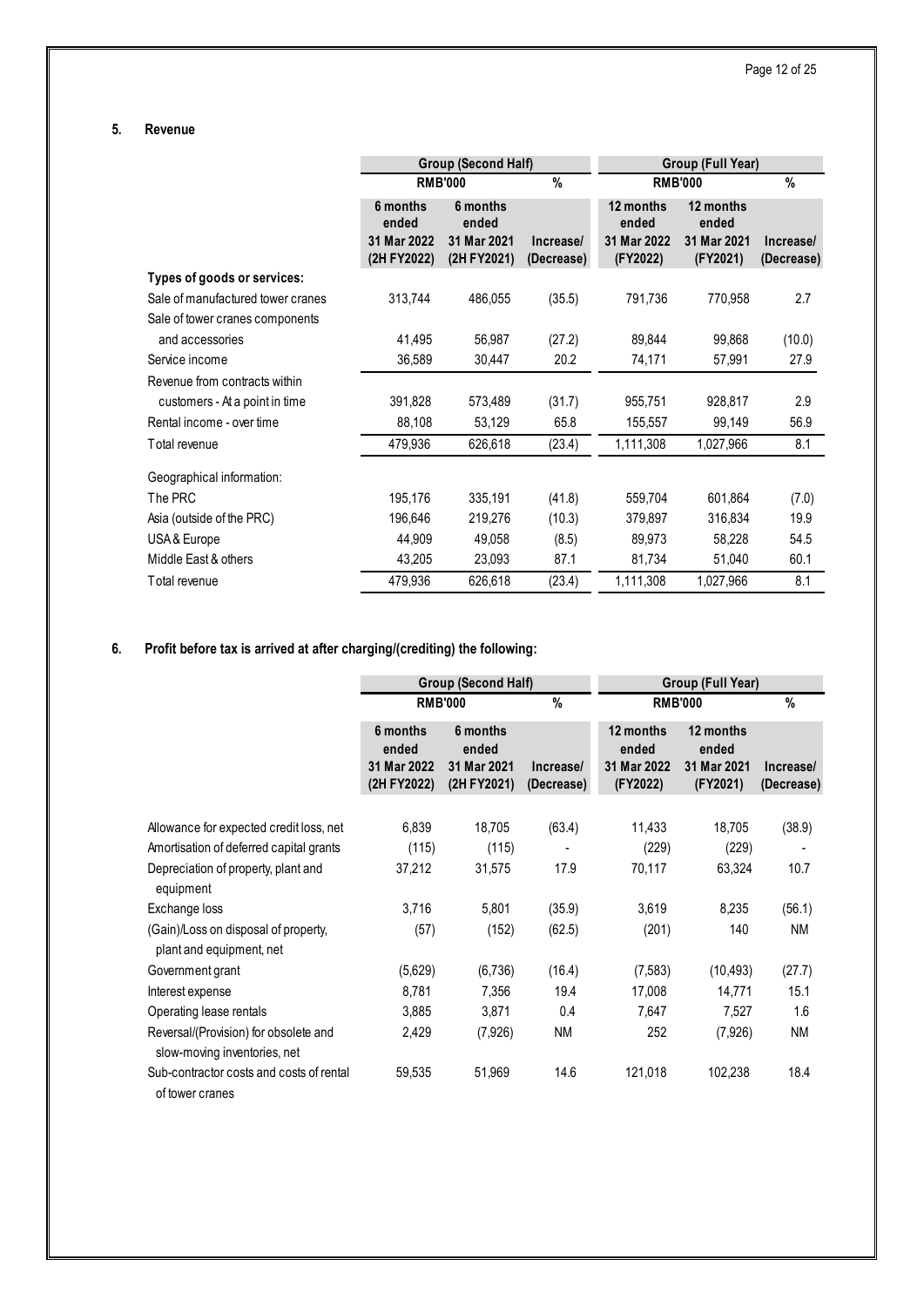#### **7. Taxation**

The Group calculates the period income tax expense using the tax rate that would be applicable to the expected total annual earnings. The major components of income tax expense in the condensed interim consolidated statement of profit or loss are:

|                                             | Group (Second Half)                             |                                                 |                         | Group (Full Year)                             |                                               |                         |
|---------------------------------------------|-------------------------------------------------|-------------------------------------------------|-------------------------|-----------------------------------------------|-----------------------------------------------|-------------------------|
|                                             |                                                 | <b>RMB'000</b>                                  | $\%$                    | <b>RMB'000</b>                                | $\%$                                          |                         |
|                                             | 6 months<br>ended<br>31 Mar 2022<br>(2H FY2022) | 6 months<br>ended<br>31 Mar 2021<br>(2H FY2021) | Increase/<br>(Decrease) | 12 months<br>ended<br>31 Mar 2022<br>(FY2022) | 12 months<br>ended<br>31 Mar 2021<br>(FY2021) | Increase/<br>(Decrease) |
| Current income tax                          | (3,310)                                         | 9,269                                           | <b>NM</b>               | 10,416                                        | 14.408                                        | (27.7)                  |
| Deferred income tax                         | 3,821                                           | (333)                                           | <b>NM</b>               | 1,000                                         | 1,274                                         | (21.5)                  |
|                                             | 511                                             | 8,936                                           | (94.3)                  | 12,157                                        | 15,682                                        | (22.5)                  |
| Under provision in respect of<br>prior year |                                                 |                                                 |                         |                                               |                                               |                         |
| - Current taxation                          | 1.146                                           | 328                                             | 249                     | 1,146                                         | 328                                           | 249.4                   |
| - Deferred tax                              | (700)                                           | ٠                                               | <b>NM</b>               | (700)                                         | ۰                                             | <b>NM</b>               |
|                                             | 446                                             | 328                                             | 36.0                    | 446                                           | 328                                           | 36.0                    |
|                                             | 957                                             | 9,264                                           | (89.7)                  | 12,603                                        | 16,010                                        | (21.3)                  |

#### **8. Earnings per share**

Basic earnings per share is calculated based on:

|                                                                                                | Group (Second Half)                             |                                                 | Group (Full Year)                             |                                               |
|------------------------------------------------------------------------------------------------|-------------------------------------------------|-------------------------------------------------|-----------------------------------------------|-----------------------------------------------|
|                                                                                                | <b>RMB'000</b>                                  |                                                 | <b>RMB'000</b>                                |                                               |
|                                                                                                | 6 months<br>ended<br>31 Mar 2022<br>(2H FY2022) | 6 months<br>ended<br>31 Mar 2021<br>(2H FY2021) | 12 months<br>ended<br>31 Mar 2022<br>(FY2022) | 12 months<br>ended<br>31 Mar 2021<br>(FY2021) |
| Earnings of the Group, after deducting any<br>provision for preference dividends (in RMB'000): | 10.794                                          | 29.976                                          | 55,297                                        | 54,860                                        |
| Weighted average no. of shares used in<br>computation of basic earning per shares              | 88,749,997                                      | 88.749.997                                      | 88.749.997                                    | 88,749,997                                    |
| Earnings per share (in cents RMB)<br>(a) Based on weighted average number of                   |                                                 |                                                 |                                               |                                               |
| ordinary shares on issue                                                                       | 12.16                                           | 33.78                                           | 62.31                                         | 61.81                                         |
| (b) On a fully diluted basis                                                                   | 12.16                                           | 33.78                                           | 62.31                                         | 61.81                                         |

The basic and diluted earnings per ordinary share of the Group is computed based on the Group's profit after taxation attributable to equity holders of the Company on the existing number of ordinary shares in issue of 88,749,997 at the end of the reporting periods.

There is no difference between the basic and diluted earnings per share.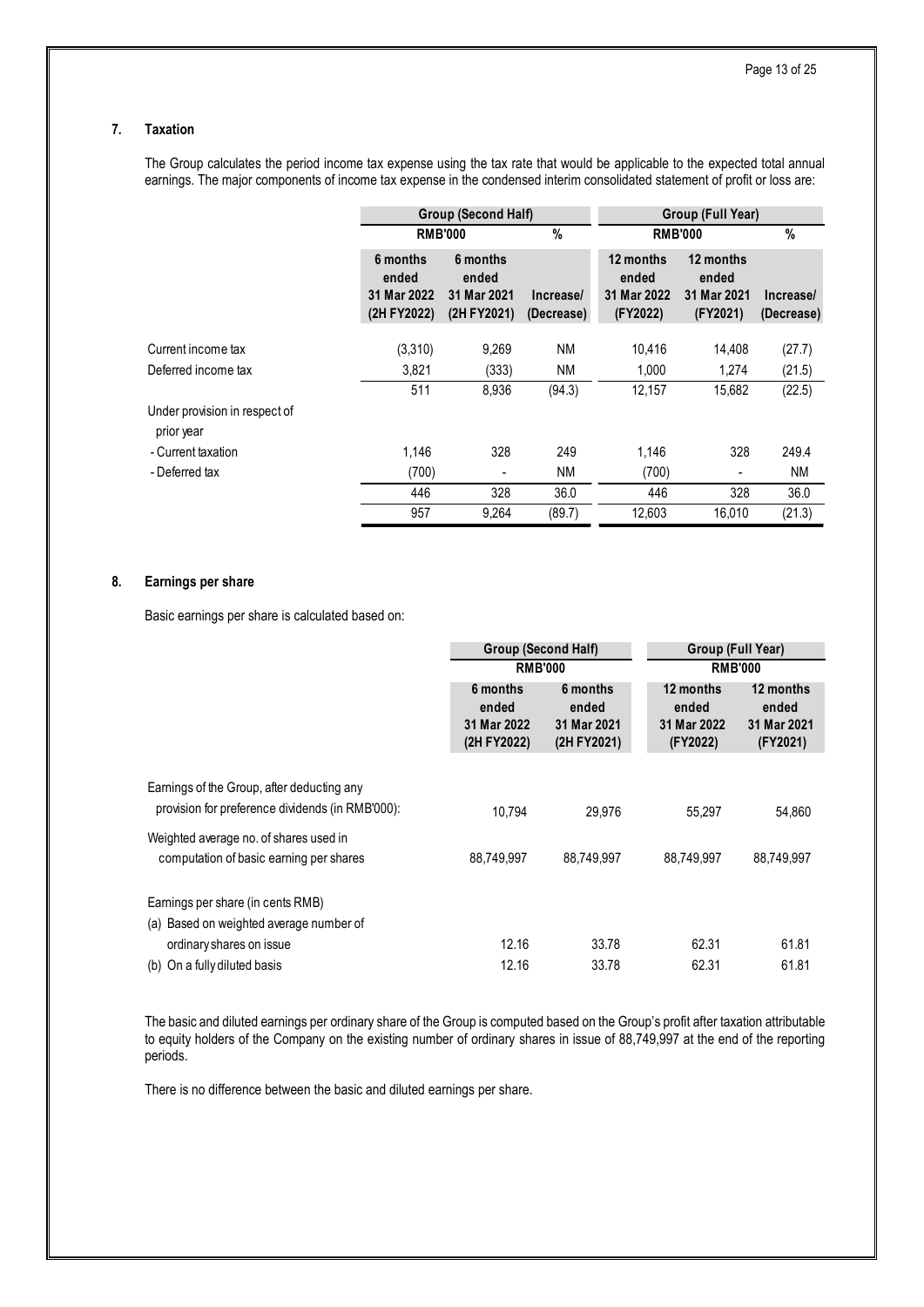#### **9. Net Asset Value**

|                                                | Group          |                | Company        |                |
|------------------------------------------------|----------------|----------------|----------------|----------------|
|                                                | 31 Mar<br>2022 | 31 Mar<br>2021 | 31 Mar<br>2022 | 31 Mar<br>2021 |
| Net asset value per ordinary share (RMB cents) | 930.67         | 904.26         | 519.57         | 545.00         |

Net asset value per share for the Group and the Company for 31 March 2022 and 31 March 2021 has been computed based on shareholders' equity as at the respective dates and the number of shares of 88,749,997 ordinary shares.

#### **10. Property, plant and equipment**

During the financial year ended 31 March 2022, the Group acquired assets amounting to RMB31.1 million (31 March 2021: RMB14.3 million) from third parties and self-constructed tower cranes and tower crane components and accessories held for rental purposes of RMB179.1 million (31 March 2021: RMB75.8 million).

The Group have disposed of assets including leased tower cranes amounting to RMB21.0 million (31 March 2021: RMB33.3 million)

#### **11. Investment in associate company**

|                                                              | Group          |                |
|--------------------------------------------------------------|----------------|----------------|
|                                                              | 31 Mar<br>2022 | 31 Mar<br>2021 |
| Investment in an associate company during the financial year | 1.240          |                |
| Share of results of associate company for the period/year    | (406)          |                |
| Carrying value of interest in associates                     | 834            |                |

The Group's subsidiary company, Fushun Yongmao Construction Machinery Co., Ltd ("Fushun Yongmao"), has invested RMB1,240,000, an amount equal to 31% share interest of the joint venture Company, Liaoning Xingmao Heavy Industry Co., Ltd (辽宁兴茂重工有限公司) during the financial year.

#### **12. Financial assets, at FVOCI**

|                                                                             |                                  | Group                            |  |
|-----------------------------------------------------------------------------|----------------------------------|----------------------------------|--|
| The Company and The Group                                                   | 31 Mar<br>2022<br><b>RMB'000</b> | 31 Mar<br>2021<br><b>RMB'000</b> |  |
| <b>Unquoted equity of investments</b>                                       |                                  |                                  |  |
| Balance as at beginning of period/year                                      | 108.071                          | 119.029                          |  |
| Fair value loss recognised in other comprehensive income,<br>net of nil tax | (21.978)                         | (10.958)                         |  |
| Balance as at end of period/year                                            | 86.093                           | 108.071                          |  |

The financial asset pertains to an investment of 11.6% equity interest in Tat Hong Equipment (China) Pte Ltd ("THEC"). The Group has elected to measure this equity security at FVOCI due to the Group's intention to hold this equity instrument for longterm appreciation as part of the Group's business model.

THEC has direct and indirect ownership interest in Tat Hong Equipment Service Co Ltd.(a HKEX listed company).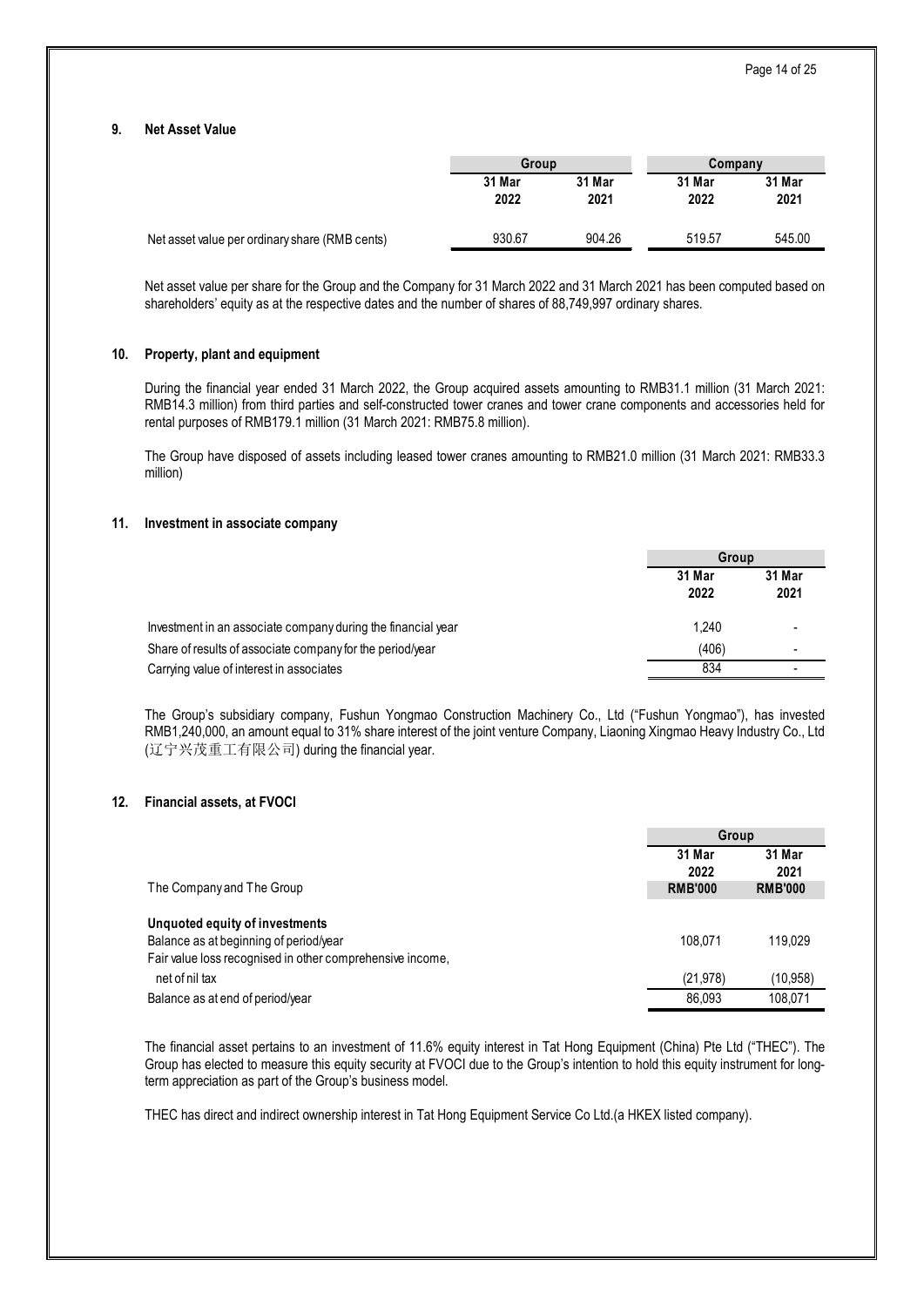#### **13. Cash and cash equivalents**

|                                                          | Group          |                | Company        |                |
|----------------------------------------------------------|----------------|----------------|----------------|----------------|
|                                                          | 31 Mar         | 31 Mar         | 31 Mar         | 31 Mar         |
|                                                          | 2022           | 2021           | 2022           | 2021           |
|                                                          | <b>RMB'000</b> | <b>RMB'000</b> | <b>RMB'000</b> | <b>RMB'000</b> |
|                                                          |                |                |                |                |
| Cash on hand                                             | 112            | 157            |                |                |
| Bank balances                                            | 196,878        | 112,767        | 1,812          | 945            |
| Fixed deposit                                            | 1.500          | 1,500          |                |                |
|                                                          | 198,490        | 114.424        | 1,812          | 945            |
| Restricted bank balances                                 | (51, 558)      | (48, 139)      |                |                |
| Cash and cash equivalents per consolidated of cash flows | 146,932        | 66,285         | 1,812          | 945            |

Restricted cash balances are pledged in relations to bank loans, bills payables, seller undertaking and letter of guarantee.

#### **14. Share capital**

| The Company and the Group                                 |               |               |
|-----------------------------------------------------------|---------------|---------------|
|                                                           | 31 March 2022 | 31 March 2021 |
| Total number of issued shares (excluding treasury shares) | 88,749,997    | 88.749.997    |

There was no change in the Company's share capital arising from rights issue, bonus issue, subdivision, consolidation, share buy-backs, exercise of share options or warrants, conversion of other issues of equity securities, issue of shares for cash or as consideration for acquisition or for any other purpose during the financial year ended 31 March 2022.

There was no outstanding convertible, treasury share or subsidiary holdings as at 31 March 2022

There was no sale, transfer, disposal, cancellation and/or use of treasury shares/subsidiary holdings during the financial year ended 31 March 2022.

#### **15. Borrowings**

|                                                  |                | Group          |  |
|--------------------------------------------------|----------------|----------------|--|
|                                                  | 31 Mar         | 31 Mar         |  |
|                                                  | 2022           | 2021           |  |
|                                                  | <b>RMB'000</b> | <b>RMB'000</b> |  |
| Amount repayable after one year                  |                |                |  |
| Secured leased liabilties                        | 4,729          | 332            |  |
| Unsecured leased liabilties                      | 5,790          | 411            |  |
|                                                  | 10,519         | 743            |  |
| Amount payable in one year or less, or on demand |                |                |  |
| Secured bank loans                               | 96,155         | 94,232         |  |
| Unsecured bank loans                             | 156,169        | 152,800        |  |
|                                                  | 252,324        | 247,032        |  |
| Secured leased liabilties                        | 40,675         | 11,775         |  |
| Unsecured leased liabilties                      | 5,532          | 4,131          |  |
|                                                  | 46,207         | 15,906         |  |
|                                                  | 298,531        | 262,938        |  |

The Group leases land use rights, warehouse space, plant and machinery and motor vehicles.

Bank loans of the Group are secured by way of certain bank deposits of RMB41.5 million and property, plant and equipment of RMB9.4 million.

Unsecured bank loans facilities are guaranteed by the Company, a fellow subsidiary and certain directors of the Company.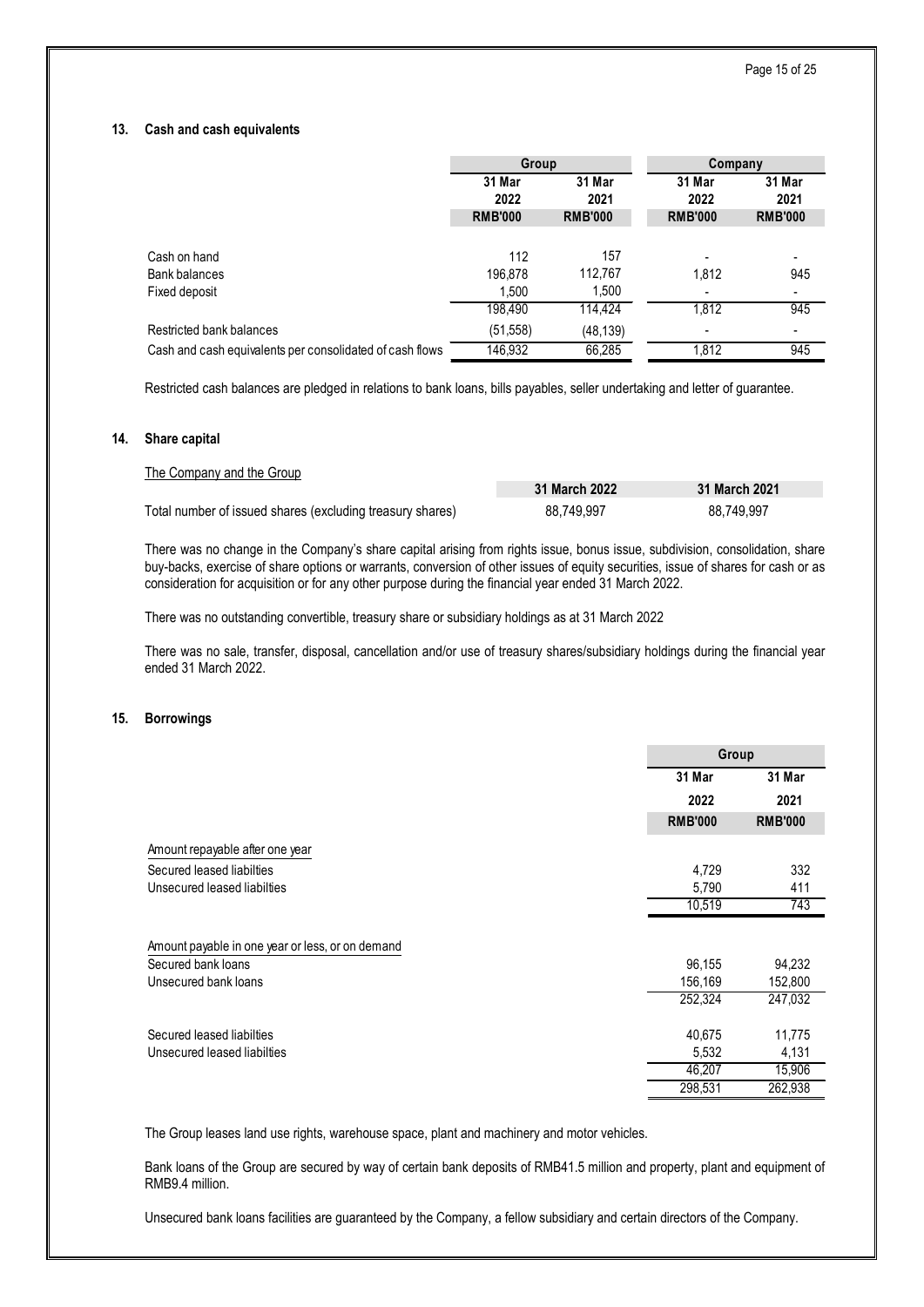#### **16. Fair value of assets and liabilities**

#### *Fair value measurement of financial instruments*

Financial assets and financial liabilities measured at fair value in the statements of financial position are grouped into three Levels of a fair value hierarchy. The three Levels are defined based on the observability of significant inputs to the measurement, as follows:

| Level 1<br>Level 2         | : quoted prices (unadjusted) in active markets for identical assets or liabilities.<br>: inputs other than quoted prices included within Level 1 that are observable for the asset or liability, either directly<br>or indirectly. |                    |                    |                    |                  |  |  |
|----------------------------|------------------------------------------------------------------------------------------------------------------------------------------------------------------------------------------------------------------------------------|--------------------|--------------------|--------------------|------------------|--|--|
| Level 3                    | : unobservable inputs for the asset or liability.                                                                                                                                                                                  |                    |                    |                    |                  |  |  |
|                            | The Company and The Group                                                                                                                                                                                                          | Level 1<br>RMB'000 | Level 2<br>RMB'000 | Level 3<br>RMB'000 | Total<br>RMB'000 |  |  |
| At 31 March 2022<br>Assets | Financial assets - FVOCI                                                                                                                                                                                                           | $\blacksquare$     |                    | 86.093             | 86,093           |  |  |
| At 31 March 2021<br>Assets | Financial assets - FVOCI                                                                                                                                                                                                           |                    |                    | 108.071            | 108.071          |  |  |

#### **17. Fair value of assets and liabilities (cont'd)**

#### *Accounting classifications of financial assets and financial liabilities*

The carrying amounts of financial assets and financial liabilities in each category are as follows:

|                                                            | Group          |                | Company        |                |
|------------------------------------------------------------|----------------|----------------|----------------|----------------|
|                                                            | 31 Mar<br>2022 | 31 Mar<br>2021 | 31 Mar<br>2022 | 31 Mar<br>2021 |
|                                                            | <b>RMB'000</b> | <b>RMB'000</b> | <b>RMB'000</b> | <b>RMB'000</b> |
| Financial assets, at FVOCI                                 | 86,093         | 108,071        | 86,093         | 108,071        |
| Financial assets, at fair value                            | 86,093         | 108,071        | 86,093         | 108,071        |
| Trade and other receivables <sup>1</sup>                   | 531,236        | 532,653        | 67             | 69             |
| Amount owing by subsidiaries                               |                |                | 33,691         | 34,524         |
| Amount owing by related parties                            | 27,576         | 15,461         |                |                |
| Cash and cash equivalents                                  | 198,490        | 114,424        | 1,812          | 945            |
| Financial assets, at amortised costs                       | 757,302        | 662,538        | 35,570         | 35,538         |
| Trade and other payables <sup>2</sup>                      | 425,278        | 531,519        | 5,008          | 4,416          |
| <b>Borrowings</b>                                          | 252,324        | 247,032        |                |                |
| Lease liabilities                                          | 56,726         | 16,649         |                |                |
| Amount owing to related parties                            | 7,594          | 6,821          |                |                |
| Amount owing to individual shareholders<br>of a subsidiary | 1,579          | 1,644          |                |                |
| Financial liabilities, at amortised costs                  | 743,501        | 803,665        | 5,008          | 4,416          |

<sup>1</sup> Excludes advances/down payments made to vendors, prepaid expenses and tax recoverable.<br><sup>2</sup> Excludes deposit from customers and provision for assurance warranty

Excludes deposit from customers and provision for assurance warranty

#### **18. Related party transactions**

There are no material related party transactions apart from those disclosed elsewhere in the financial statements.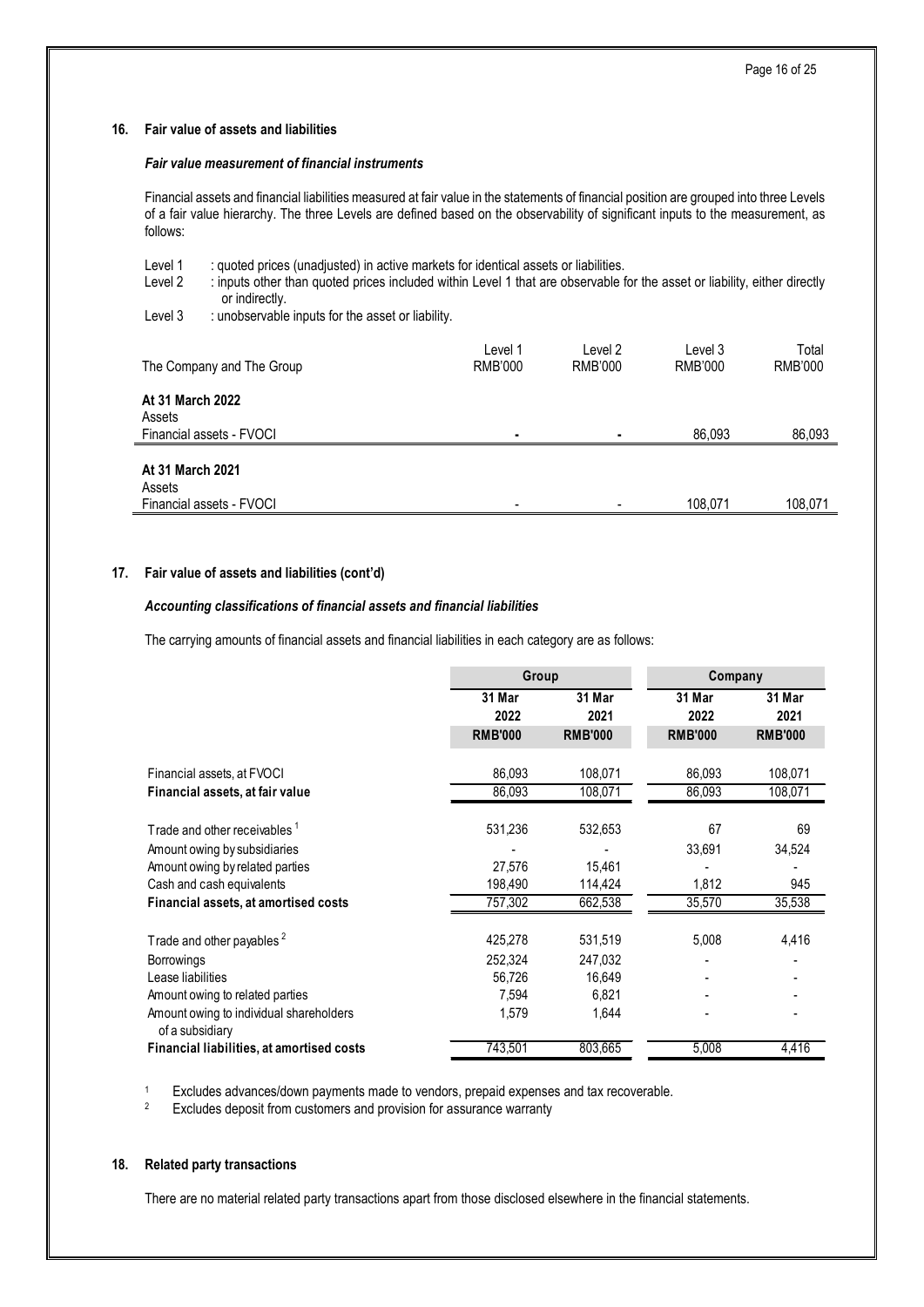# Other Information Required by Listing Rule Appendix 7.2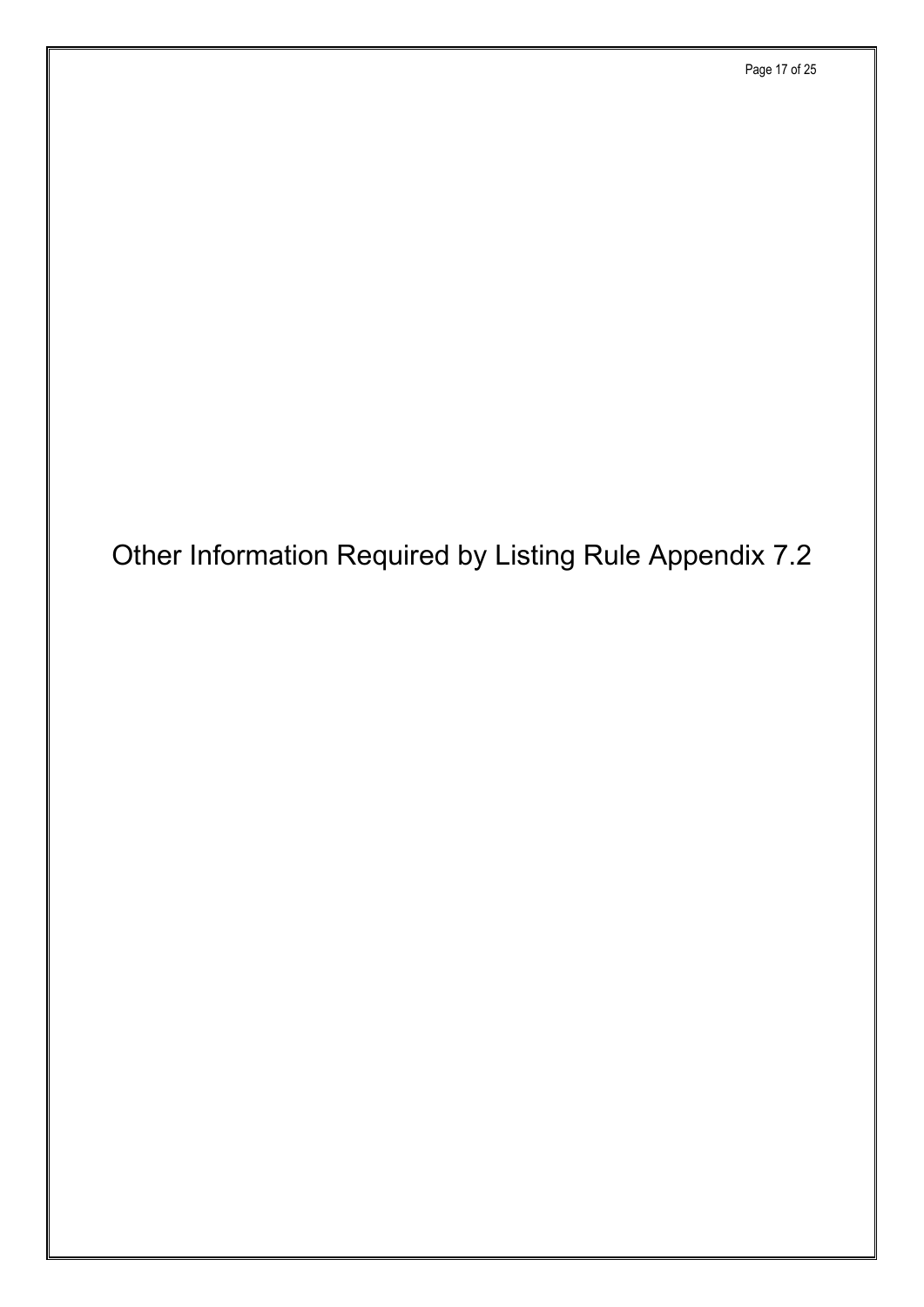#### **1. Review of the condensed financial statements**

#### **1.1 Whether the figures have been audited or reviewed and in accordance with which auditing standard or practice.**

The condensed consolidated statement of financial position of the Company and its subsidiaries as at 31 March 2022 and the related condensed consolidated profit or loss and other comprehensive income, condensed consolidated statement of changes in equity and condensed consolidated statement of cash flows for 2H FY2022 and full year of FY2022 and certain explanatory notes have not been audited or reviewed.

**1.2 Where the figures have been audited or reviewed, the auditors' report (including any modification or emphasis of a matter).**

Not applicable.

#### **1.3 Where the latest financial statements are subject to an adverse opinion, qualified opinion or disclaimer of opinion:-**

**(a) Updates on the efforts taken to resolve each outstanding audit issue.**

Not applicable.

**(b) Confirmation from the Board that the impact of all outstanding audit issues on the financial statements have been adequately disclosed. This is not required for any audit issue that is a material uncertainty relating to going concern.**

Not applicable.

- **2. A review of the performance of the group, to the extent necessary for a reasonable understanding of the group's business. It must include a discussion of the following:**
	- **(a) any significant factors that affected the turnover, costs, and earnings of the group for the current financial period reported on, including (where applicable) seasonal or cyclical factors; and**
	- **(b) any material factors that affected the cash flow, working capital, assets or liabilities of the group during the current financial period reported on.**

#### **REVIEW OF INCOME STATEMENT OF THE GROUP**

#### **Second-Half FY2022 ("2H FY2022") vs Second-Half FY2021 ("2H FY2021")**

#### **Revenue**

Group revenue decreased by 23.4% to RMB479.9 million in 2H FY2022 as compared to RMB626.6 million in 2H FY2021 mainly due to the high base in 2H FY2021 with COVID-19 under control in the PRC, certain back-log deliveries were fulfilled during the half year under review. The revenue for 2H FY2022 was also affected by a lackluster property market and recent COVID-19 outbreak in the PRC. Restriction has again been imposed in various cities, with stay-home orders and movement restrictions, resulted in slower business activities.

As a result, revenue from sales of tower cranes and components decreased by RMB187.8 million from RMB543.0 million in 2H FY2021 to RMB355.2 million in 2H FY2022. The decrease in revenue was partly offset by the increase in rental and service income of RMB41.1 million during the period under review with more government projects for both infrastructure and residential in Hong Kong and increase in rental sales in the PRC.

Due to the high base in 2H FY2021 and the slow-down of economy in 2H FY2022 in the PRC, revenue in the PRC has decreased by RMB140.0 million or equal to 41.8% from RMB335.2 in 2H FY2021 to RMB195.2 million in 2H FY2022. Revenue in Asia (outside of the PRC) and the USA & Europe have also dropped by RMB22.6 million and RMB4.2 million respectively. The decrease was offset by the increase in the Middle East of RMB20.1 million.

Overall, sales in Asia (outside the PRC) and the PRC contributed to 41.0% and 40.7% respectively of the Group revenue in 2H FY2022.

#### **Gross profit and gross profit margin**

In line with decrease in revenue, gross profit decreased by 12.6% to RMB132.6 million in 2H FY2022 from RMB151.7 million in 2H FY2021.

Average gross profit margin increased to 27.6% in 2H FY2022 from 24.2% in 2H FY2021.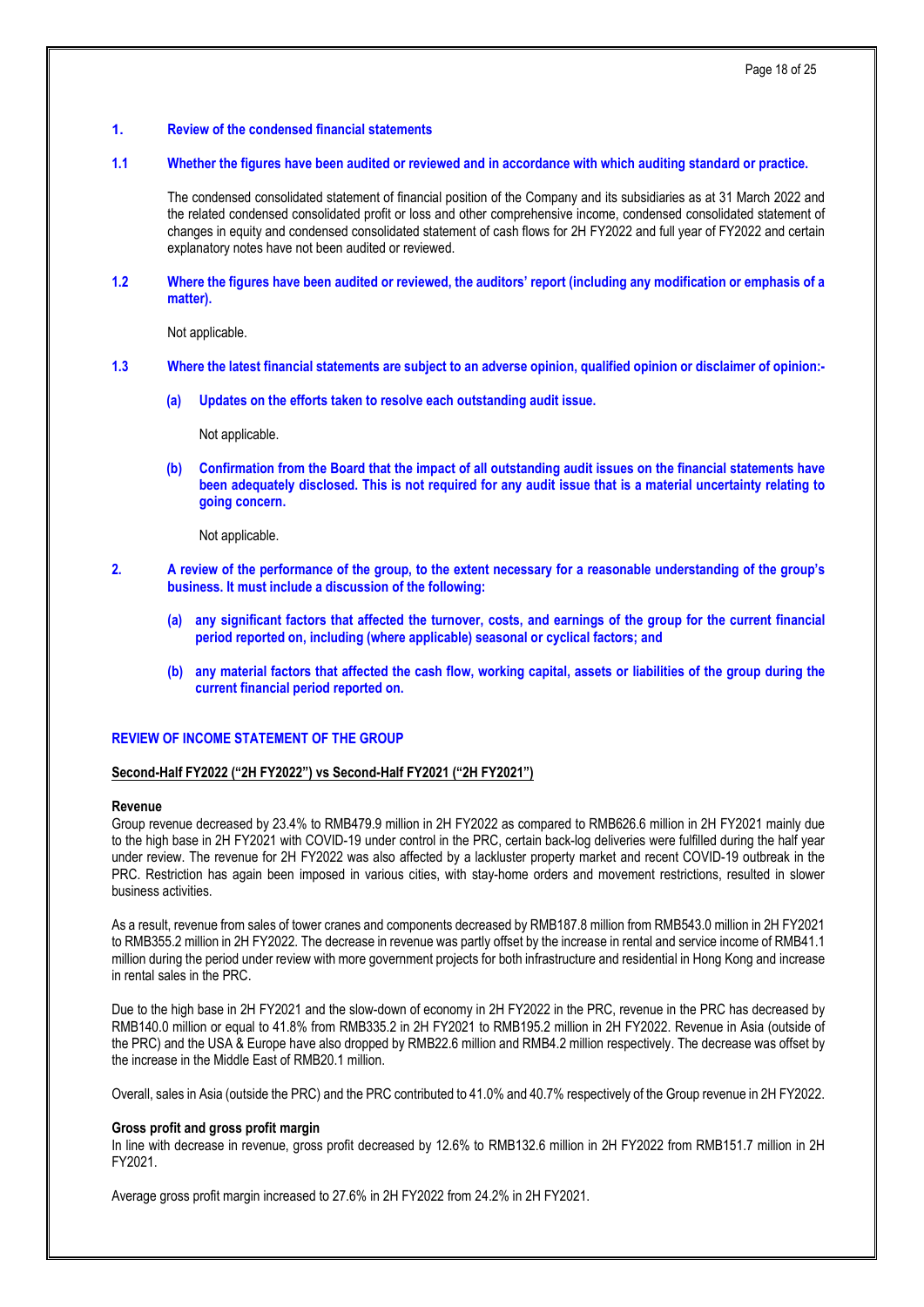The higher gross profit margin in 2H FY2022 is due to sales of product mixed as higher sales proportion for large and mega size tower cranes as well as the luffing series which generate higher sales margin were sold during the period under review. The lower gross profit in 2H FY2021 was also attributable to lower average selling price resulting from the pricing sensitivity from the recovering market as well as increase in steel price. The increase is also due to higher rental income which generates higher margin.

#### **Other income**

Other income decreased by RMB2.0 million to RMB10.1 million in 2H FY2022 as compared to RMB12.1 million in 2H FY2021 was mainly due to lower sales of scrap, lower government subsidies and rebates/grants and non-recurrence of debts no longer required to pay of RB1.5 million, RMB1.1 million and RMB0.7 million respectively. The government subsidies and rebates were received from various authorities, as part of the financial assistance to help businesses tide through the pandemic. The decrease was offset by dividend received from investment, FVOCI of RMB1.4 million.

#### **Operating expenses**

Total operating expenses increased 4.3% to RMB124.9 million in 2H FY2022 as compared to RMB119.7 million in 2H FY2021.

Despite lower revenue, distribution costs increased 23.3% to RMB59.5 million in 2H FY2022 as compared to RMB48.2 million in 2H FY2021 mainly due to higher freight and transportation charges and employee benefits cost. Land transportation and sea freight had increased significantly during the period under review due to supply shortage against high demand.

Administrative expenses increased 13.4% to RMB44.1 million in 2H FY2022 as compared to RMB38.9 million in 2H FY2021 mainly due to higher employee benefits costs and higher professional fee.

Other operating expenses decreased RMB13.1 million in 2H FY2022 from RMB25.2 million in 2H FY2021 to RMB12.1 million in 2H FY2022. The decrease is mainly due to lower provision for expected credit loss ("ECL") of RMB11.9 million and lower exchange losses of RMB2.1 million. The Group reported an exchange loss of RMB3.7 million in 2H FY2022 as compared to RMB5.8 million in 2H FY2021.

The exchange loss for 2H FY2022 arose mainly from:

- a) the weakening of Singapore Dollars ("SGD") and Hong Kong Dollars ("HKD") against Renminbi ("RMB") due to net RMB liabilities in the Singapore subsidiary's book and Hong Kong subsidiary's book;
- b) the weakening of HKD against RMB and SGD due to net HKD assets in the Company's book and the Singapore subsidiary's book; and
- c) the weakening of USD against RMB due to net USD assets in the Singapore's subsidiary's book

Finance costs increased 19.4% to RMB8.8 million in 2H FY2022 as compared to RMB7.4 million in 2H FY2021 due mainly to higher average borrowings and higher letter of credit discounting charges in 2H FY2022.

#### **Taxation**

Income tax expense decreased to RMB1.0 million in 2H FY2022 as compared to RMB9.3 million in 2H FY2021 is in line with lower profits for the financial period under review. Lower effective tax rate is due to utilization of unabsorbed tax losses in Beijing Yongmao.

#### **Other comprehensive expenses**

Other comprehensive expenses decreased to RMB13.0 million in 2H FY2022 as compared to RMB18.0 million in 2H FY2021. Other comprehensive expenses pertain to loss on exchange translation arose from translation of the net assets of our Hong Kong and Singapore subsidiaries and fair value loss of financial assets, FVOCI. The fair value loss in financial assets, FVOCI is mainly due to the decrease in share price of an entity listed in The Stock Exchange of Hong Kong which the financial assets, FVOCI has an ownership interest.

HKD and SGD depreciated 2.5% and 1.4% respectively against RMB as at 31 March 2022 as compared to 31 March 2022.

#### **Profit before taxation and Net profit attributable to equity holders of the Company**

The Group recorded a profit before taxation of RMB17.7 million in 2H FY2022 as compared to RMB44.0 million in 2H FY2021 mainly due to lower operating income and higher operating expenses.

Net profit attributable to equity holders of the Company decreased to RMB10.8 million in 2H FY2022 from RMB30.0 million in 2H FY2021. This was mainly due to lower profit before taxation, offset by lower tax expense.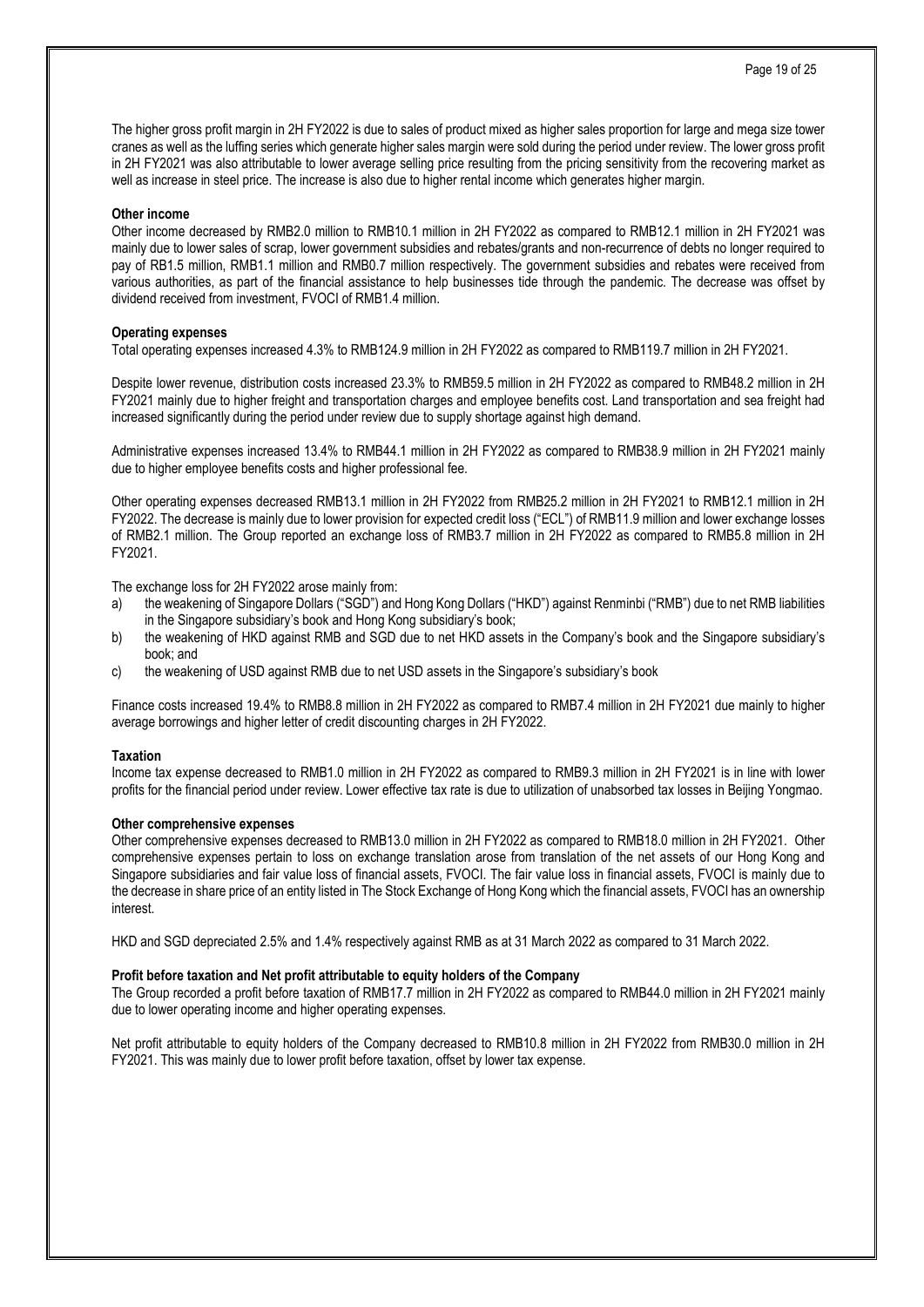#### **Full Year FY2022 ("FY2022") vs Full Year ("FY2021")**

#### **Revenue**

Group revenue increased by 8.1% y-o-y to RMB1,111.3 million in FY2022 as compared to RMB1,028.0 million in FY2021.

Demand and delivery of cranes were choppy during the two financial years with the impact of COVID-19 pandemic hitting our various economies market segments.

In 1H FY2021, COVID-19 outbreak halted economic activities in the PRC and disrupted global supply chains. With the COVID-19 under control in the PRC and Singapore, the Group's revenue saw significant increase in 2H FY2021 with certain back-log orders being fulfilled. The strong delivery continued to 1H FY2022 which also include other segments, the Middle East and others, and the USA & Europe. However, the demands in the PRC slowed in 2H FY2022, affected by a lackluster property market and recent COVID-19 outbreak in the PRC. Restriction has again been imposed in various cities, with stay-home orders and movement restrictions, resulted in slower business activities.

On a y-o-y comparison, revenue from sales of tower cranes and components slightly increased by RMB10.8 million from RMB870.8 million in FY2021 to RMB881.6 million in FY2022. Rental and service income has also increased by RMB72.6 million with more government projects for both infrastructure and residential in Hong Kong and increase in rental sales in the PRC.

Due to the recovery of economy post lockdown, other than the PRC, revenue in all other segment including Asia (outside of the PRC), the USA & Europe and the Middle East and others increased by RMB63.1 million, RMB31.7 million and RMB30.7 million respectively. Revenue in the PRC decreased by RMB42.2 million from RMB601.9 million in FY2021 to RMB559.7 million in FY2022 due to the reasons as explained above.

Despite the reduction in revenue from the PRC, sales in the PRC still remains the highest contribution to the Group revenue at 50.4% followed by Asia (outside the PRC) at 34.2% in FY2022.

#### **Gross profit and gross profit margin**

In line with higher revenue, gross profit increased by 20.6% to RMB307.5 million in FY2022 from RMB255.0 million in FY2021.

Average gross profit margin increased to 27.7% in FY2022 from 24.8% in FY2021.

The higher gross profit margin in FY2022 is due to sales of product mixed as higher sales proportion for large and mega size tower cranes as well as the luffing series which generate higher sales margin were sold during the period under review. The lower gross profit in FY2021 was also attributable to high production overhead cost absorbed during the first half of year 2020 with government containment measures implemented in the PRC amid the rapid spread of the COVID-19 pandemic. The increase in gross profit margin in FY2022 is also due to higher rental income which generates higher margin.

#### **Other income**

Other income decreased by RMB3.9 million to RMB14.5 million in FY2022 as compared to RMB18.4 million in FY2021 was mainly due to due to lower government subsidies and rebates/grants, lower sales of scrap and non-recurrence of debts no longer required to pay of RB2.9 million, RMB1.4 million and RMB0.7 million respectively. The government subsidies and rebates were received from various authorities, as part of the financial assistance to help businesses tide through the pandemic. The decrease was offset by dividend received from investment, FVOCI of RB1.4 million.

#### **Operating expenses**

Total operating expenses increased 25.0% to RMB244.6 million in FY2022 as compared to RMB195.7 million in FY2021.

Distribution costs increased 56.7% to RMB125.4 million in FY2022 as compared to RMB80.0 million in FY2021 mainly due to higher freight and transportation charges and employee benefits cost in line with higher sales. Other than higher proportion of export sales, land transportation and sea freight had also increased significantly during the year under review due to supply shortage against high demand.

Administrative expenses increased 15.0% to RMB82.7 million in FY2022 as compared to RMB72.0 million in FY2021 mainly due to higher employee benefits costs, higher land & property taxes in the PRC and higher professional fee. Certain land & property taxes in FY2021 were waived or reduced during the lock-down period.

Other operating expenses decreased to RMB19.1 million in FY2022 from RMB28.9 million in FY2021. The decrease is mainly due to lower provision for expected credit loss ("ECL") of RMB7.3 million and lower exchange losses of RMB4.6 million. The Group reported an exchange loss of RMB3.6 million in FY2022 as compared to RMB8.2 million in FY2021. Bank charges also increased to RMB3.2 million in FY2022 from RMB 1.2 million in FY2021. Higher bank charges were incurred for certain export sales.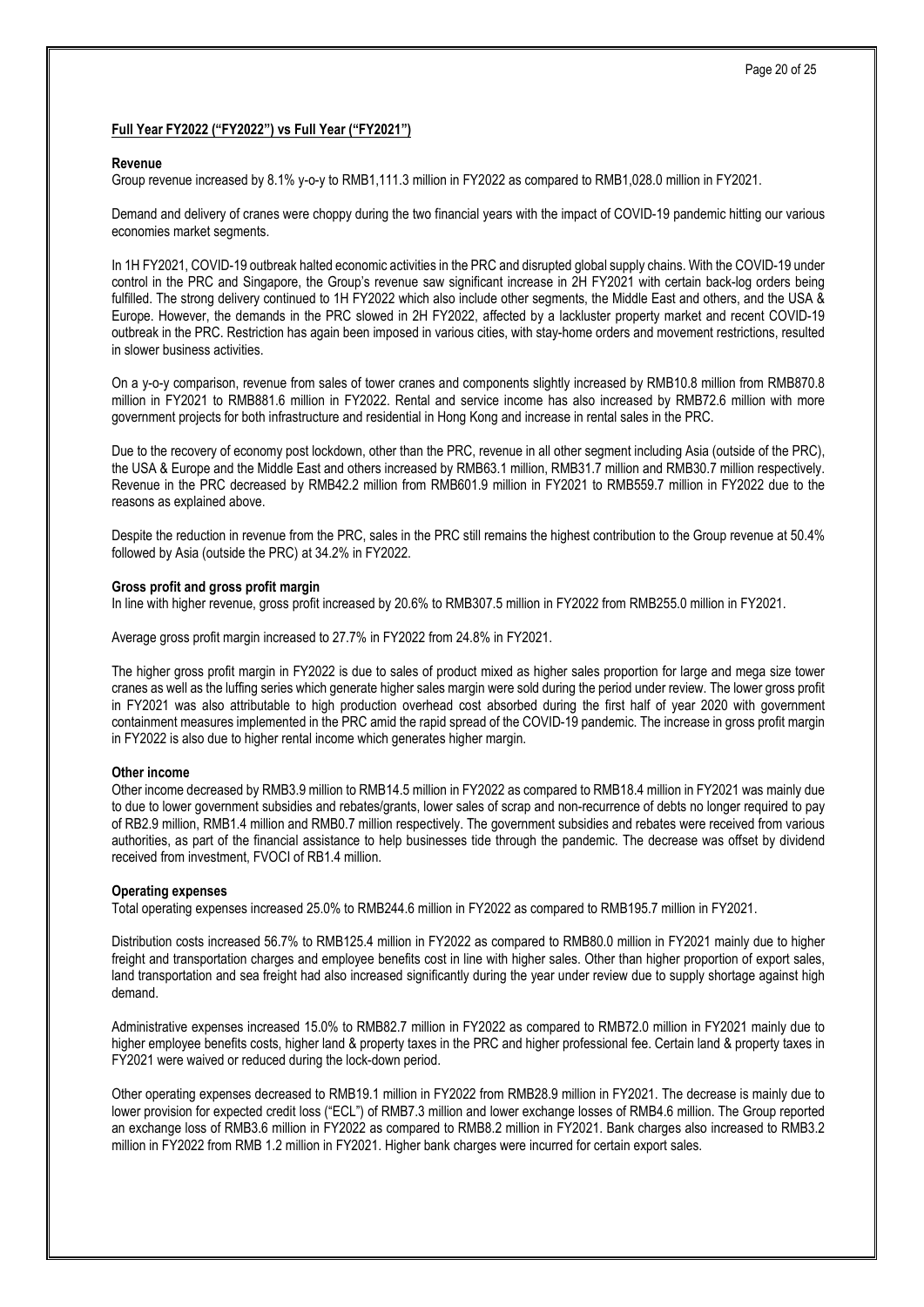Page 21 of 25

The exchange loss for FY2022 arose mainly from:

- a) the weakening of Singapore Dollars ("SGD") and Hong Kong Dollars ("HKD") against Renminbi ("RMB") due to net RMB liabilities in the Singapore subsidiary's book and Hong Kong subsidiary's book;
- b) the weakening of HKD against RMB and SGD due to net HKD assets in the Company's book and the Singapore subsidiary's book; and
- c) the weakening of USD against RMB due to net USD assets in the Singapore's subsidiary's book.

Finance costs increased 13.0% to RMB17.0 million in FY2022 as compared to RMB14.8 million in FY2021 due mainly to higher average borrowings and higher letter of credit discounting charges in FY2022.

#### **Taxation**

Income tax expense decreased to RMB12.6 million in FY2022 as compared to RMB16.0 million in FY2021 despite operating profit remains comparable. Lower effective tax rate due to utilization of unabsorbed tax losses in Beijing Yongmao.

#### **Other comprehensive expenses**

Other comprehensive expenses increased to RMB30.0 million in FY2022 as compared to RMB23.6 million in FY2021. Other comprehensive expenses pertain to loss on exchange translation arose from translation of the net assets of our Hong Kong and Singapore subsidiaries and fair value loss of financial assets, FVOCI. The fair value loss in financial assets, FVOCI is mainly due to the decrease in share price of an entity listed in The Stock Exchange of Hong Kong which the financial assets, FVOCI has an ownership interest.

SGD and HKD depreciated 4.0% and 3.8% respectively against RMB as at 31 March 2022 as compared to last financial year end.

#### **Profit before taxation and Net profit attributable to equity holders of the Company**

The Group recorded a profit before taxation of RMB77.3 million in FY2022 as compared to RMB77.7 million in FY2021 mainly due to higher gross profit from higher revenue, partly offset by higher operating expenses.

Net profit attributable to equity holders of the Company increased slightly to RMB55.3 million in FY2022 from RMB54.9 million in FY2021.

#### **REVIEW OF FINANCIAL POSITION OF THE GROUP**

#### **Non-current Assets**

Non-current assets increased by RMB94.8 million to RMB641.8 million as at 31 March 2022 mainly due to higher property, plant and equipment and higher deferred tax assets, offset by lower financial asset, at FVOCI.

The increase of RMB110.1 million in the Group's net carrying amount of property, plant and equipment was mainly attributable to the increase in rental fleet, partly offset by net depreciation charges and disposals. With the increase demand in Hong Kong rental market, a number of large and mega size tower cranes were added to the operations. Apart from this, two unit of our mega-size rental fleets were deployed to the Middle East and a unit to a windmill in the PRC.

During the period under review, sales of tower cranes for the amount approximate to RMB114.2 million were entered with an option to return by customers within a period of time-frame. In accordance to SFRS(I) 15, if the sale of the tower cranes is combined with a residual value commitment (buybacks), the criterion of transferring control is based on if the customer has a significant economic incentive to exercise the option to return the tower cranes. A significant economic incentive exists, or if the historical returns indicate that it is probable that the customer will return the tower cranes at the end of the commitment period. Thus, the control has not been transferred and the sales transaction is recognized as an operating lease transaction. The revenue and expense are recognized over the residual value commitment period in the income statement. Assets under operating leases were capitalised as property, plant and equipment, payment received as advances from customers are recognized in the balance sheet.

Deferred tax assets arose mainly from provisions and elimination of unrealised profits in intragroup sales and the various provisions made.

Financial assets, at FVOCI decreased with fair value loss of RMB22.0 million as at 31 March 2022.

#### **Current Assets**

Current assets decreased by RMB39.5 million to RMB1,215.7 million as at 31 March 2022 mainly due to lower inventories and lower trade and other receivables, partly offset by higher amount owing by related parties, higher cash and cash equivalents (see Note on Review on Cash Flow Statement below).

Amount owing by related parties increased by RMB12.1 million to RMB27.6 million as at 31 March 2022 due to higher sales over repayments to related parties.

Trade and other receivables decreased by RMB11.4 million to RMB613.5 million as at 31 March 2022. The decrease is due to lower advances to suppliers.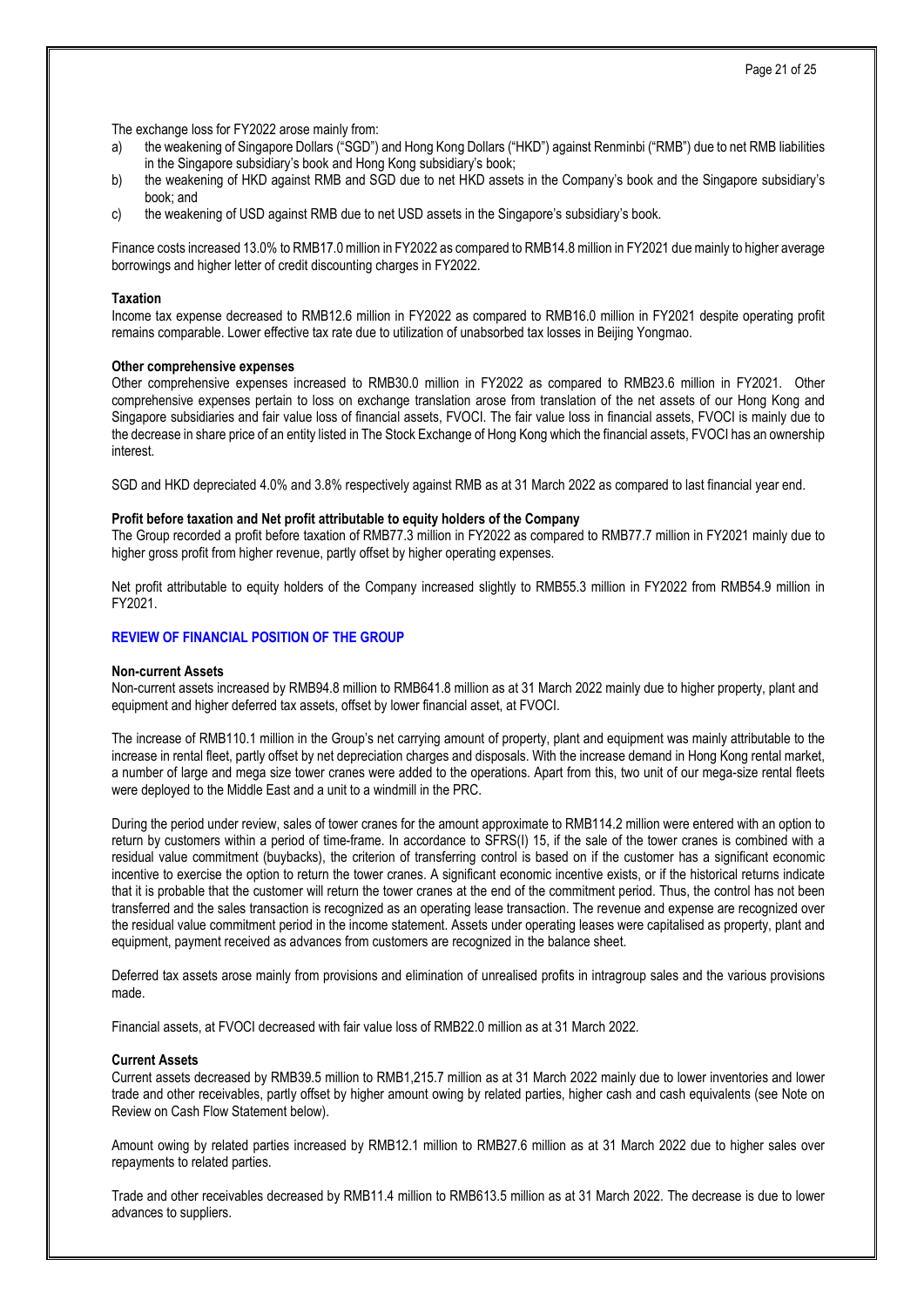Inventories decreased by RMB124.3 million to RMB376.1 million as at 31 March 2022 as compared to RMB500.4 million as at 31 March 2021. This lower inventory mainly due to capitalisation to property, plant & equipment as rental equipment, partly offset by increase in operating inventory level.

#### **Non-current Liabilities**

Non-current liabilities increased by RMB14.0 million to RMB68.8 million as at 31 March 2022 as compared to RMB54.7 million as at 31 March 2021 mainly due to higher borrowings, higher deferred tax liabilities, partly offset by lower trade and other payables.

Deferred tax provision was mainly made for withholding tax levied on dividends of undistributed earnings of PRC subsidiaries, accelerated tax depreciation on inter-company sales of tower cranes used as rental fleet.

#### **Current Liabilities**

Current liabilities increased by RMB10.9 million to RMB898.7 million as at 31 March 2022 as compared to RMB887.8 million as at 31 March 2021 mainly due to higher borrowings, offset by lower trade and other payable, lower amount owing to related parties, and lower tax payable.

Borrowings increased by RMB35.6 million mainly due to higher trade financing arranged on export sales.

Trade and other payables decreased by RMB18.4 million mainly due to lower purchases over payment offset by higher advances from customers. Increase in advances from customers relates to the sales with option to return by customers. (See Note on property, plant and equipment above for more explanation).

Amount owing to related parties decreased from RMB11.5 million in 31 March 2021 to RMB7.6 million in 31 March 2022 was due to higher repayment over transactions made during the period under review.

#### **Total Equity**

As at 31 March 2022, the Group's total equity amounted to RMB890.1 million. The increase was mainly due to total comprehensive income of RMB34.7 million for FY2022, offset by dividend paid.

#### **REVIEW OF CASH FLOW STATEMENT**

#### **2H FY2022 vs 2H FY2021**

The Group reported a net increase in cash and cash equivalents amounting to RMB12.2 million in 2H FY2022 mainly due to:

- a) Net cash generated from operating activities of RMB33.4 million resulted from operating profit before working capital changes and decrease in operating receivables, partly offset by decrease in operating payables, increase in inventories and taxes paid.
- b) Net cash from investing activities of RMB0.5 million from dividend received from investment, interested received and proceeds from disposal of property, plant and equipment, partly offset by acquisition of property, plant and equipment and investment in an associated company; and
- c) Net cash used in financing activities of RMB21.7 million mainly from higher net repayment to bank borrowings, and interest paid, partly offset by net proceed over repayment of principal portion of lease liabilities and higher restricted bank balances.

#### **Full Year FY2022 vs Full Year FY2021**

The Group reported a net increase in cash and cash equivalents amounting to RMB82.4 million in Full Year FY2022 mainly due to:

- a) Net cash generated from operating activities of RMB96.2 million resulted from operating profit before working capital changes and decrease in operating receivables, partly offset by decrease in operating payables, increase in inventories and taxes paid.
- b) Net cash used in investing activities of RMB15.8 million from acquisition of property, plant and equipment and investment in an associated company, partly offset by dividend received from investment, interested received and proceeds from disposal of property, plant and equipment; and
- c) Net cash generated from financing activities of RMB2.0 million mainly from higher net proceed from bank borrowings and net proceed over repayment of principal portion of lease liabilities, partly offset by higher restricted bank balances, repayment to a director and interest paid.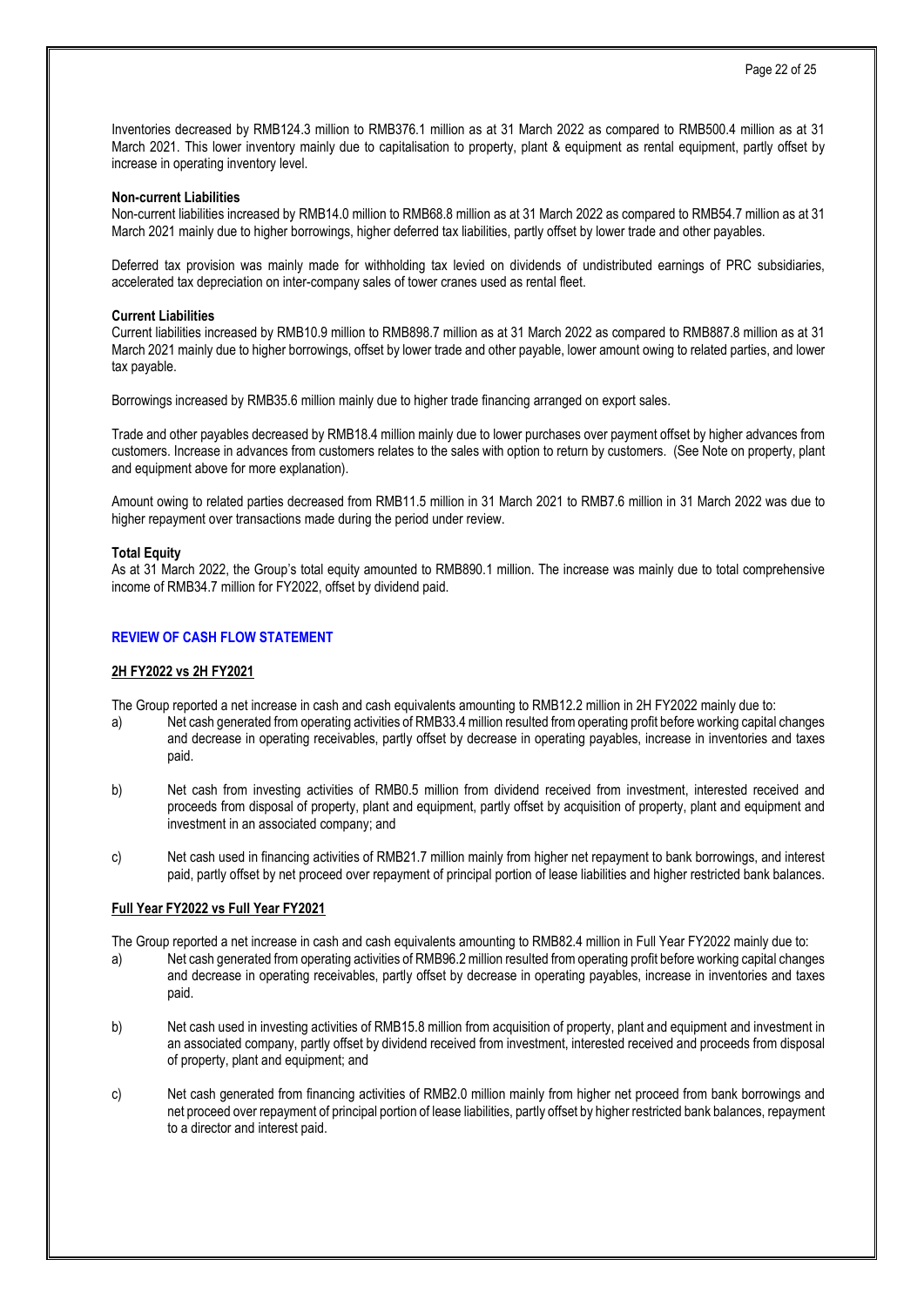#### **3. Where a forecast, or a prospect statement, has been previously disclosed to shareholders, any variance between it and the actual results.**

The Group's result was in line with the announcement released on SGX-ST on 22 May 2022.

**4. A commentary at the date of the announcement of the significant trends and competitive conditions of the industry in which the group operates and any known factors or events that may affect the group in the next reporting period and the next 12 months.**

China's 2022 first-quarter GDP beats expectations to grow 4.8% year-on-year. However, economists have cut their forecasts for China's full-year economic growth in recent days after the country reported worse-than-expected data for April 2022 as Covid-19 controls restricted business activity. Since March, mainland China has struggled to contain its worst Covid outbreak in two years. Notably, Shanghai is slowly starting to emerge from a six-week lockdown amid signs the Covid-19 outbreak in the city is coming under control, while cases in Beijing are rising as the capital continues to tighten restrictions.

April's weak data pointed to a plunge in retail sales and industrial production, far worse than expected. However, the country has signaled in recent weeks that it still wants to meet its growth target of 5.5% this year despite downside risks from COVID-19 disruptions and geopolitical tensions. The support would include infrastructure investment, tax cuts and rebates, measures to boost consumption, and other relief measures for companies.

Outside China, Covid-19 epidemic is still spreading globally and the international landscape is complicated with high uncertainties and instabilities. The financial leaders of the world's most powerful countries warned of the potential for a global economic slowdown, as the threats caused by Russia's invasion of Ukraine continued to multiply. Globally, hike in interest rates which is determined to curb inflation will risk pushing all nations into recession. The developing world faces an emerging debt crisis on top of a growing hunger problem sparked by the war.

Meanwhile, in the Group's major markets, i.e. Singapore and Hong Kong, have kept the COVID-19 pandemic largely under controls. The Housing Board of Singapore has announced the launching of about 17,000 units Build-To-Order (BTO) flats in 2022, similar to 2021. The Hong Kong construction industry is forecast to grow by 2.5% this year, up from an estimated growth of 2.1% in 2021, supported by the gradual recovery of construction activity and the execution of major transportation and housing infrastructure projects outlined in the 2021 Budget to stimulate economic growth. The Hong Kong government established HKD5 billion funding scheme to promote the construction of transitional housing, in an attempt to improve affordability in what is the most unaffordable city globally.

Notwithstanding with the increase in revenue in FY2022, the Group expect the operating environment to be challenging and the reasons as stated above. The Group remains vigilant and committed in exercising cost discipline and will take necessary remedial actions, where possible.

The Company will provide further updates as and when there are any material developments.

#### **5. Dividend**

#### **5.1 If a decision regarding dividend has been made**

**(a) Whether an interim (final) ordinary dividend had been declared (recommended); and**

Yes

#### **(b) (i) Amount per share (cents)**

The Board of Directors is proposing a first and final dividend of S\$0.01 per ordinary share, for approval by shareholders at the forthcoming Annual General Meeting to be convened.

**(ii) Previously correspondence period (cents)**

The Board of Directors have proposed a first and final dividend of S\$0.01 per ordinary share which was subsequently approved at the Annual General Meeting held on 28 July 2021.

#### **(c) Whether the dividend is before tax, net of tax or tax exempt. If before tax or net of tax, state the tax rate and the country where the dividend is derived. (If the dividend is not taxable in the hands of shareholders, this must be stated).**

The dividend is tax exempt one-tier.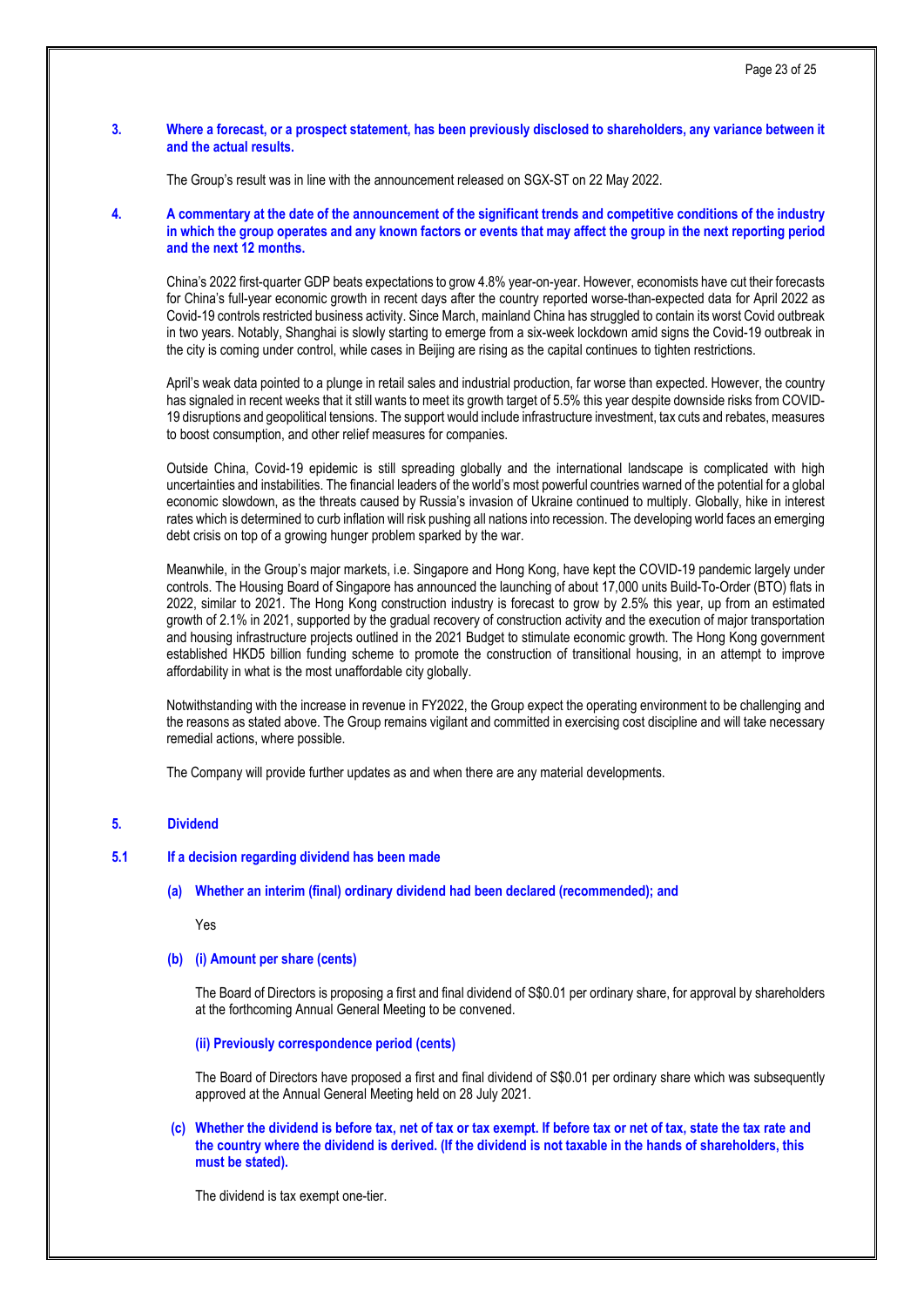**(d) The date the dividend is payable**

To be advised at a later date.

**(e) The date on which Registrable Transfers received by the company (up to 5:00pm) will be registered before entitlements to the dividend are determined.**

To be advised at a later date.

#### **5.2 If no dividend has been declared/(recommended), a statement to that effect and the reason(s) for the decision.**

Not applicable.

**6. If the Group has obtained a general mandate from the shareholders for IPTs, the aggregate value of such transactions as required under Rule 920(1)(a)(ii). If no IPT mandate has been obtained, a statement to that effect.**

| Name of Interested Person                                                                                                     | Aggregate value of all interested person<br>transactions during the financial year<br>under review (excluding transactions<br>less than \$100,000 and transactions<br>conducted under shareholders'<br>mandate pursuant to Rule 920)<br>12 months ended<br>31 Mar 2022<br>(FY2022) | Aggregate value of all interested<br>person transactions conducted<br>during the financial year under review<br>under shareholders' mandate<br>pursuant to Rule 920 (excluding<br>transactions less than \$100,000)<br>12 months ended<br>31 Mar 2022<br>(FY2022) |
|-------------------------------------------------------------------------------------------------------------------------------|------------------------------------------------------------------------------------------------------------------------------------------------------------------------------------------------------------------------------------------------------------------------------------|-------------------------------------------------------------------------------------------------------------------------------------------------------------------------------------------------------------------------------------------------------------------|
|                                                                                                                               | <b>RMB'000</b>                                                                                                                                                                                                                                                                     | <b>RMB'000</b>                                                                                                                                                                                                                                                    |
| Sales to interested persons<br>China Nuclear Huaxing Tat Hong Machinery Construction<br>Co., Ltd.<br>(中核华兴达丰机械租赁有限公司)         |                                                                                                                                                                                                                                                                                    | 5,807                                                                                                                                                                                                                                                             |
| Jiangsu Hengxingmao Financial Leasing Co., Ltd.<br>(江苏恒兴茂融资租赁有限公司)                                                            |                                                                                                                                                                                                                                                                                    | 85,500                                                                                                                                                                                                                                                            |
| Jiangsu Zhongjian Tat Hong Equipment Rental Co., Ltd.<br>(江苏众建达丰机械租赁有限公司)<br>(f.k.a 江苏中建达丰机械租赁有限公司)                           |                                                                                                                                                                                                                                                                                    | 10,588                                                                                                                                                                                                                                                            |
| Liaoning Yongmao Hydraulic Machinery Co., Ltd<br>(辽宁永茂液压机械有限公司)                                                               | 1,290                                                                                                                                                                                                                                                                              |                                                                                                                                                                                                                                                                   |
| Beijing Weiteng Special Purpose Auto Co., Ltd.<br>(北京威腾专用汽车有限责任公司)                                                            | 512                                                                                                                                                                                                                                                                                |                                                                                                                                                                                                                                                                   |
| Sales of property, plant and equipment to related party<br>Beijing Weiteng Special Purpose Auto Co., Ltd.<br>(北京威腾专用汽车有限责任公司) | 1,578                                                                                                                                                                                                                                                                              |                                                                                                                                                                                                                                                                   |
| <b>Purchases from related parties</b><br>Fushun Yongmao Industry and Trade Co., Ltd<br>(抚顺市永茂工贸发展有限公司)                        |                                                                                                                                                                                                                                                                                    | 824                                                                                                                                                                                                                                                               |
| Rental charged by related party<br>Fushun Yongmao Engineering Machinery Co., Ltd.<br>(抚顺永茂工程机械有限公司)                           | 5,505                                                                                                                                                                                                                                                                              |                                                                                                                                                                                                                                                                   |
| Rental charged by ultimate holding company<br>Sun & Tian Investment Pte. Ltd.                                                 | 483                                                                                                                                                                                                                                                                                |                                                                                                                                                                                                                                                                   |
| Rental charged by a director                                                                                                  | 809                                                                                                                                                                                                                                                                                |                                                                                                                                                                                                                                                                   |
| Other expenses charged by related parties<br>Beijing Weiteng Special Purpose Auto Co., Ltd.<br>(北京威腾专用汽车有限责任公司)               | 1,613                                                                                                                                                                                                                                                                              |                                                                                                                                                                                                                                                                   |